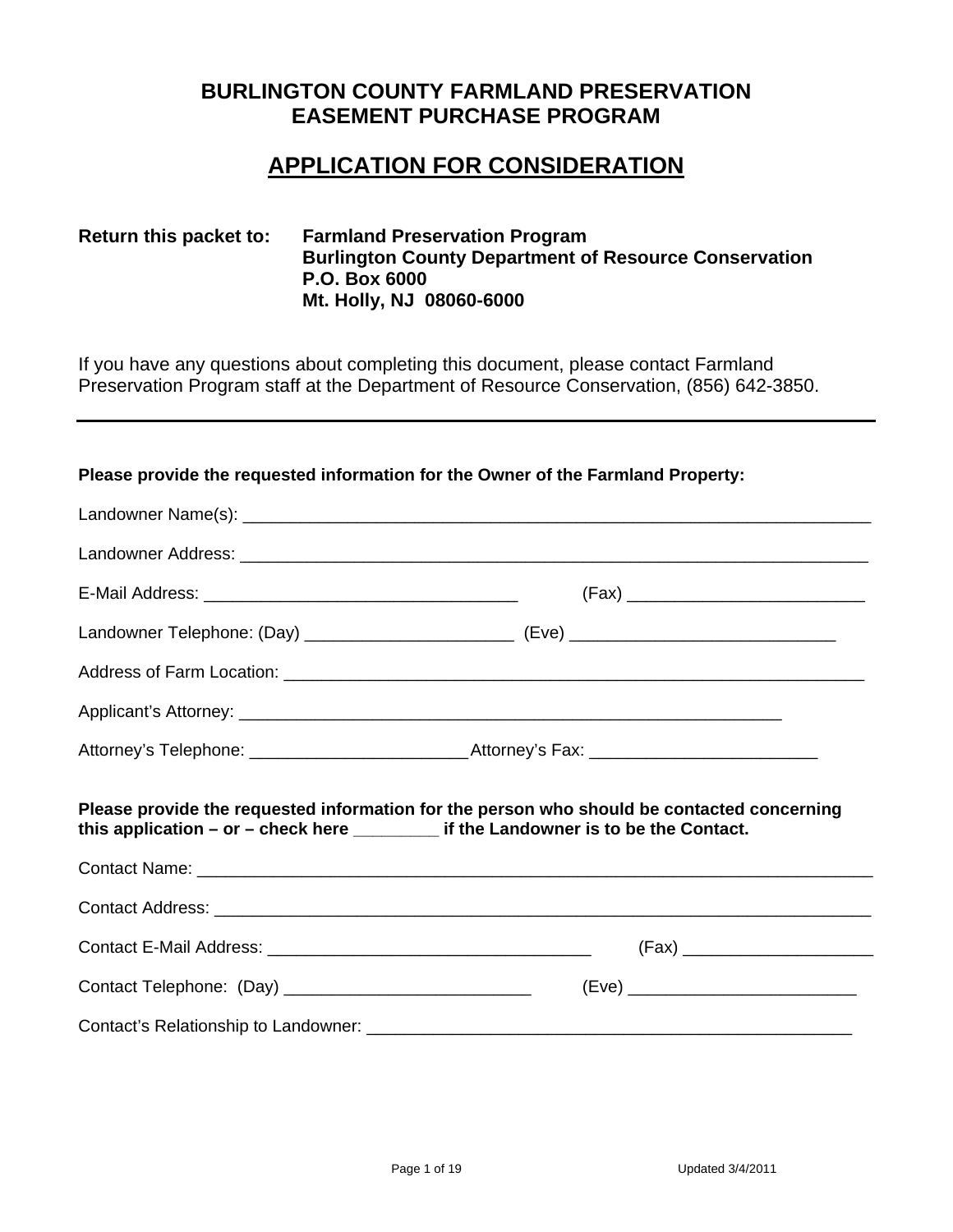**NOTE: Some questions require that your answer be provided on a separate sheet or that certain documents be provided. Attach additional sheets if the space provided for answering a question is insufficient. Failure to answer all questions or to provide all required information or documentation is grounds for rejection or may delay the County's consideration of the application. Use of "N/A" to answer a question is not acceptable. Use "Not Applicable" only when clearly appropriate. If you do not know the answer to a question, please write "Do Not Know".**

#### **IMPACT OF PROGRAM PARTICIPATION:**

Once the easement is sold, the Property will be restricted to agricultural use. This is defined as the use of land for common farmsite activities, including but not limited to: production, harvesting, storage, grading, packaging, processing and the wholesale and retail marketing of crops, plants, animals and other related commodities and the use and application of techniques and methods of soil preparation and management, fertilization, weed, disease and pest control, disposal of farm waste, irrigation, drainage and water management, and grazing. A copy of the deed restrictions that would be imposed is included in the information packet.

In addition, all development rights to the Property and the right to credits which have been or might be allocated to the Property by the Pinelands Commission or through an existing or future Transfer of Development Rights program ordinance will be conveyed to the County.

## **I. GENERAL INFORMATION ABOUT THE FARM**

**1.1.** Name each parcel of land from which the development easement is to be sold. List each lot separately. These parcels, together, constitute the "Property" or the "farm" referred to in the rest of this form.

| Township                                                                                                                                                                                                                            | <b>Block</b> | $Let$  | # Acres |
|-------------------------------------------------------------------------------------------------------------------------------------------------------------------------------------------------------------------------------------|--------------|--------|---------|
| а.<br>the control of the control of the control of the control of the control of the control of the control of the control of the control of the control of the control of the control of the control of the control of the control |              |        |         |
|                                                                                                                                                                                                                                     |              |        |         |
| C.                                                                                                                                                                                                                                  |              |        |         |
| d.                                                                                                                                                                                                                                  |              |        |         |
|                                                                                                                                                                                                                                     |              | Total: |         |

- **1.2.** Is all of the Property assessed as farmland? Yes \_\_\_\_\_\_ No \_\_\_\_\_\_
	- Please submit the current Application for Farmland Assessment (Farm Tax Assessment Form).
	- \* Check here that the Farm Tax Assessment Form is attached: \_\_\_\_\_\_
	- If you checked "**No**" above, state which parcels are not assessed as farmland and state the tax classification for each (e.g., commercial, vacant, etc). NOTE: If the farm is *neither* farmland assessed *nor* eligible for farmland assessment, it is not eligible for this program.

\_\_\_\_\_\_\_\_\_\_\_\_\_\_\_\_\_\_\_\_\_\_\_\_\_\_\_\_\_\_\_\_\_\_\_\_\_\_\_\_\_\_\_\_\_\_\_\_\_\_\_\_\_\_\_\_\_\_\_\_\_\_\_\_\_\_\_\_\_\_\_\_\_\_\_\_\_ \_\_\_\_\_\_\_\_\_\_\_\_\_\_\_\_\_\_\_\_\_\_\_\_\_\_\_\_\_\_\_\_\_\_\_\_\_\_\_\_\_\_\_\_\_\_\_\_\_\_\_\_\_\_\_\_\_\_\_\_\_\_\_\_\_\_\_\_\_\_\_\_\_\_\_\_\_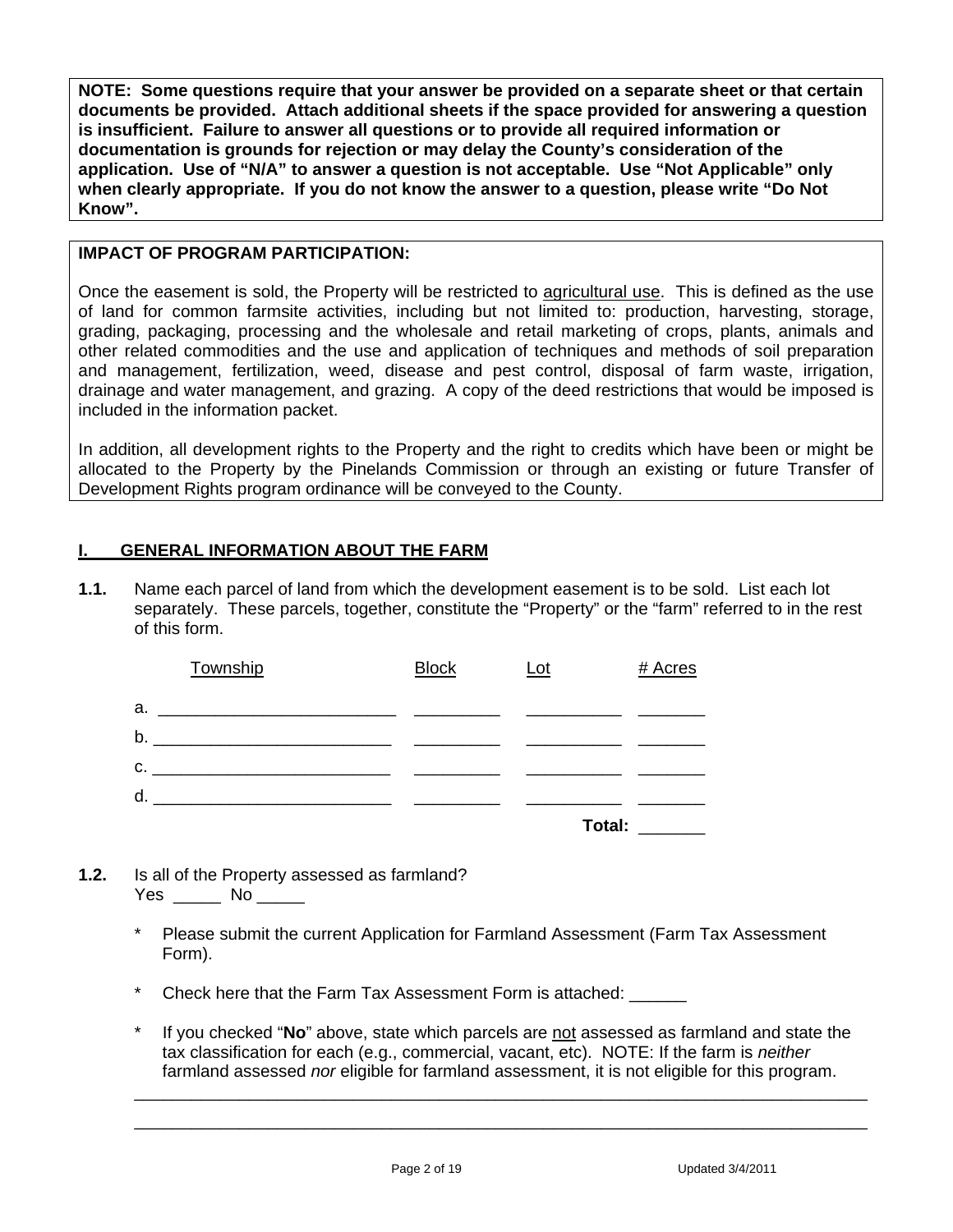**1.3.** Indicate the source of the acreage stated in question 1.1, above:

\_\_\_ survey \_\_\_tax map \_\_\_deed \_\_\_tax bill \_\_\_other:\_\_\_\_\_\_\_\_\_\_\_\_\_\_\_\_\_\_\_\_\_\_\_\_\_\_\_\_

**1.4.** The County's practice is to consider an owner's lands, which may comprise multiple tax map parcels, as a single farm unit. As one farm it would be subject to one deed of easement, and once restricted, could not be sold as separate parcels. If the owner desires separate deeds of easement for different tax map parcels, please explain below. Requests for multiple deeds of easement are subject to County approval.

 \_\_\_\_\_\_\_\_\_\_\_\_\_\_\_\_\_\_\_\_\_\_\_\_\_\_\_\_\_\_\_\_\_\_\_\_\_\_\_\_\_\_\_\_\_\_\_\_\_\_\_\_\_\_\_\_\_\_\_\_\_\_\_\_\_\_\_\_\_\_\_\_\_\_\_\_ \_\_\_\_\_\_\_\_\_\_\_\_\_\_\_\_\_\_\_\_\_\_\_\_\_\_\_\_\_\_\_\_\_\_\_\_\_\_\_\_\_\_\_\_\_\_\_\_\_\_\_\_\_\_\_\_\_\_\_\_\_\_\_\_\_\_\_\_\_\_\_\_\_\_\_\_ \_\_\_\_\_\_\_\_\_\_\_\_\_\_\_\_\_\_\_\_\_\_\_\_\_\_\_\_\_\_\_\_\_\_\_\_\_\_\_\_\_\_\_\_\_\_\_\_\_\_\_\_\_\_\_\_\_\_\_\_\_\_\_\_\_\_\_\_\_\_\_\_\_\_\_\_ \_\_\_\_\_\_\_\_\_\_\_\_\_\_\_\_\_\_\_\_\_\_\_\_\_\_\_\_\_\_\_\_\_\_\_\_\_\_\_\_\_\_\_\_\_\_\_\_\_\_\_\_\_\_\_\_\_\_\_\_\_\_\_\_\_\_\_\_\_\_\_\_\_\_\_\_

**1.5.** State the year(s) (if any) in which a previous application was made to the Burlington County Farmland Preservation Program to sell the development rights to this Property:

\_\_\_\_\_\_\_\_\_\_\_\_\_\_\_\_\_\_\_\_\_\_\_\_\_\_\_\_\_\_\_\_\_\_\_\_\_\_\_\_\_\_\_\_\_\_\_\_\_\_\_\_\_\_\_\_\_\_\_\_\_\_\_\_\_\_\_\_\_\_\_\_\_\_\_\_

 \_\_\_\_\_\_\_\_\_\_\_\_\_\_\_\_\_\_\_\_\_\_\_\_\_\_\_\_\_\_\_\_\_\_\_\_\_\_\_\_\_\_\_\_\_\_\_\_\_\_\_\_\_\_\_\_\_\_\_\_\_\_\_\_\_\_\_\_\_\_\_\_\_\_\_\_\_ \_\_\_\_\_\_\_\_\_\_\_\_\_\_\_\_\_\_\_\_\_\_\_\_\_\_\_\_\_\_\_\_\_\_\_\_\_\_\_\_\_\_\_\_\_\_\_\_\_\_\_\_\_\_\_\_\_\_\_\_\_\_\_\_\_\_\_\_\_\_\_\_\_\_\_\_\_

- **1.6.** Name all roads on which the Property has frontage:
- **1.7.** Describe all bodies of water (streams, lakes, detention basins, creeks and drainage ditches) that are on the Property or are at the Property's border.

 \_\_\_\_\_\_\_\_\_\_\_\_\_\_\_\_\_\_\_\_\_\_\_\_\_\_\_\_\_\_\_\_\_\_\_\_\_\_\_\_\_\_\_\_\_\_\_\_\_\_\_\_\_\_\_\_\_\_\_\_\_\_\_\_\_\_\_\_\_\_\_\_\_\_\_\_\_ \_\_\_\_\_\_\_\_\_\_\_\_\_\_\_\_\_\_\_\_\_\_\_\_\_\_\_\_\_\_\_\_\_\_\_\_\_\_\_\_\_\_\_\_\_\_\_\_\_\_\_\_\_\_\_\_\_\_\_\_\_\_\_\_\_\_\_\_\_\_\_\_\_\_\_\_\_ \_\_\_\_\_\_\_\_\_\_\_\_\_\_\_\_\_\_\_\_\_\_\_\_\_\_\_\_\_\_\_\_\_\_\_\_\_\_\_\_\_\_\_\_\_\_\_\_\_\_\_\_\_\_\_\_\_\_\_\_\_\_\_\_\_\_\_\_\_\_\_\_\_\_\_\_\_

- **\* See section 9.4 which describes possible reductions that the County must make in calculating the number of net payable acres.**
- **1.8.** Do you have a survey of all or any portion of the Property? Yes No No District No District No. 1996. The No District No. 1997. In 1997. In 1997. In 1997. In 1997. In 1997

If "Yes" please provide a copy of it. If you do not have a copy of the survey, please provide the name and telephone number of the surveyor:

\_\_\_\_\_\_\_\_\_\_\_\_\_\_\_\_\_\_\_\_\_\_\_\_\_\_\_\_\_\_\_\_\_\_\_\_\_\_\_\_\_\_\_\_\_\_\_\_\_\_\_\_\_\_\_\_\_\_\_\_\_\_\_\_\_\_\_\_\_\_\_\_\_\_\_\_\_

**1.9.** Has a wetlands delineation or assessment been made of all or any portion of the Property? Yes \_\_\_\_\_\_ No \_\_\_\_\_\_

 If "Yes" please provide a copy of the delineation. Applicants may forward additional wetlands information with this application to supplement NJ Department of Environmental Protection digital resource map data, which will be used to determine the extent of wetlands on your property.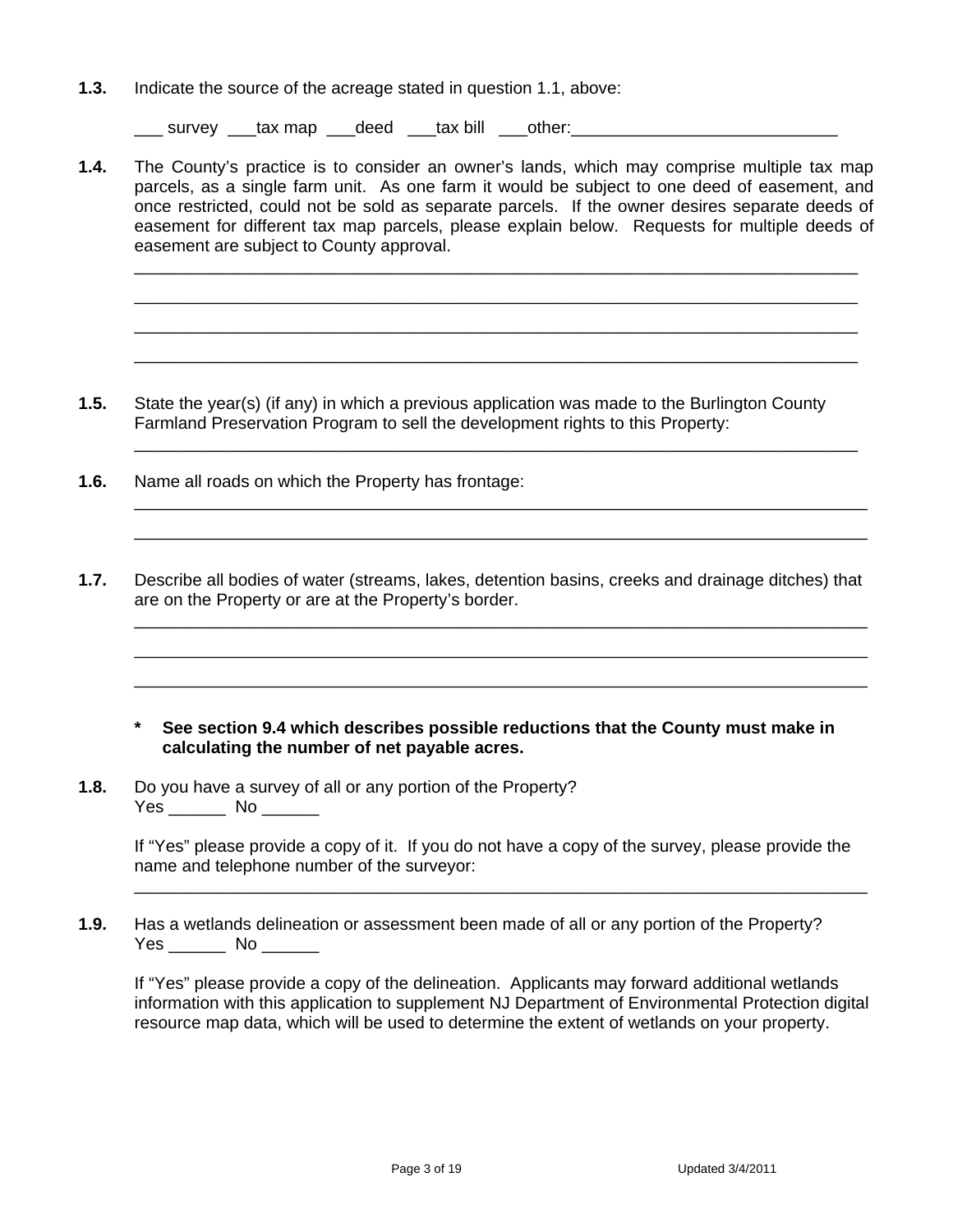**1.10.** Have soil permeability or soil percolation tests been conducted on any portion of the Property? Yes \_\_\_\_\_\_\_\_ No \_\_\_\_\_\_\_

If "Yes" state the test date(s), the number of tests and the area(s) of the Property tested: \_\_\_\_\_\_\_\_\_\_\_\_\_\_\_\_\_\_\_\_\_\_\_\_\_\_\_\_\_\_\_\_\_\_\_\_\_\_\_\_\_\_\_\_\_\_\_\_\_\_\_\_\_\_\_\_\_\_\_\_\_\_\_\_\_\_\_\_\_\_\_\_\_\_\_\_\_

**1.11.** Since the time that the current owners acquired title to the Property, has any portion of it been subdivided? Yes \_\_\_\_\_\_\_ No \_\_\_\_\_

If "Yes" provide a copy of the subdivision deed or filed plan.

**1.12.** Is any application for development of the Property (e.g., for subdivision or site plan approval) currently pending? Yes \_\_\_\_\_\_\_\_ No \_\_\_\_\_\_\_

If "Yes" provide a copy of the application, and when action on the application is anticipated. If an application for subdivision approval is pending please provide a copy of the plan.

\_\_\_\_\_\_\_\_\_\_\_\_\_\_\_\_\_\_\_\_\_\_\_\_\_\_\_\_\_\_\_\_\_\_\_\_\_\_\_\_\_\_\_\_\_\_\_\_\_\_\_\_\_\_\_\_\_\_\_\_\_\_\_\_\_\_\_\_\_\_\_\_\_\_\_\_\_ \_\_\_\_\_\_\_\_\_\_\_\_\_\_\_\_\_\_\_\_\_\_\_\_\_\_\_\_\_\_\_\_\_\_\_\_\_\_\_\_\_\_\_\_\_\_\_\_\_\_\_\_\_\_\_\_\_\_\_\_\_\_\_\_\_\_\_\_\_\_\_\_\_\_\_\_\_

**1.13.** Are there any preliminary or final municipal approvals in place for development of all or a portion of the Property? Yes \_\_\_\_\_\_\_\_\_ No \_\_\_\_\_\_\_

If "Yes" submit with this application a copy of the written letter(s) or resolution(s) which approve(s) the application.

**1.14.** Is all or any portion of the Property listed with a real estate broker or posted as for sale? Yes \_\_\_\_\_\_\_\_ No \_\_\_\_\_\_\_

If "Yes" provide a copy of the listing agreement.

**1.15.** Has sale of the Property been under negotiation within the last year? Yes No No District No No District No. 1996. In 1997, 1997, 1997, 1997, 1997, 1997

 If "Yes" briefly describe the negotiations and their status. If a written offer has been made to purchase the property please provide a copy.

\_\_\_\_\_\_\_\_\_\_\_\_\_\_\_\_\_\_\_\_\_\_\_\_\_\_\_\_\_\_\_\_\_\_\_\_\_\_\_\_\_\_\_\_\_\_\_\_\_\_\_\_\_\_\_\_\_\_\_\_\_\_\_\_\_\_\_\_\_\_\_\_\_\_\_\_\_ \_\_\_\_\_\_\_\_\_\_\_\_\_\_\_\_\_\_\_\_\_\_\_\_\_\_\_\_\_\_\_\_\_\_\_\_\_\_\_\_\_\_\_\_\_\_\_\_\_\_\_\_\_\_\_\_\_\_\_\_\_\_\_\_\_\_\_\_\_\_\_\_\_\_\_\_\_ \_\_\_\_\_\_\_\_\_\_\_\_\_\_\_\_\_\_\_\_\_\_\_\_\_\_\_\_\_\_\_\_\_\_\_\_\_\_\_\_\_\_\_\_\_\_\_\_\_\_\_\_\_\_\_\_\_\_\_\_\_\_\_\_\_\_\_\_\_\_\_\_\_\_\_\_\_

**1.16.** Is the Property under agreement of sale or does any person have an option to purchase? Yes \_\_\_\_\_\_\_ No \_\_\_\_\_\_

If "Yes" attach a copy of the agreement to this application.

**1.17.** Is an application to preserve your property through another organization currently pending? Yes \_\_\_\_\_\_\_\_ No \_\_\_\_\_\_\_

\_\_\_\_\_\_\_\_\_\_\_\_\_\_\_\_\_\_\_\_\_\_\_\_\_\_\_\_\_\_\_\_\_\_\_\_\_\_\_\_\_\_\_\_\_\_\_\_\_\_\_\_\_\_\_\_\_\_\_\_\_\_\_\_\_\_\_\_\_\_\_\_\_\_\_

If "Yes" please indicate the organization and application date.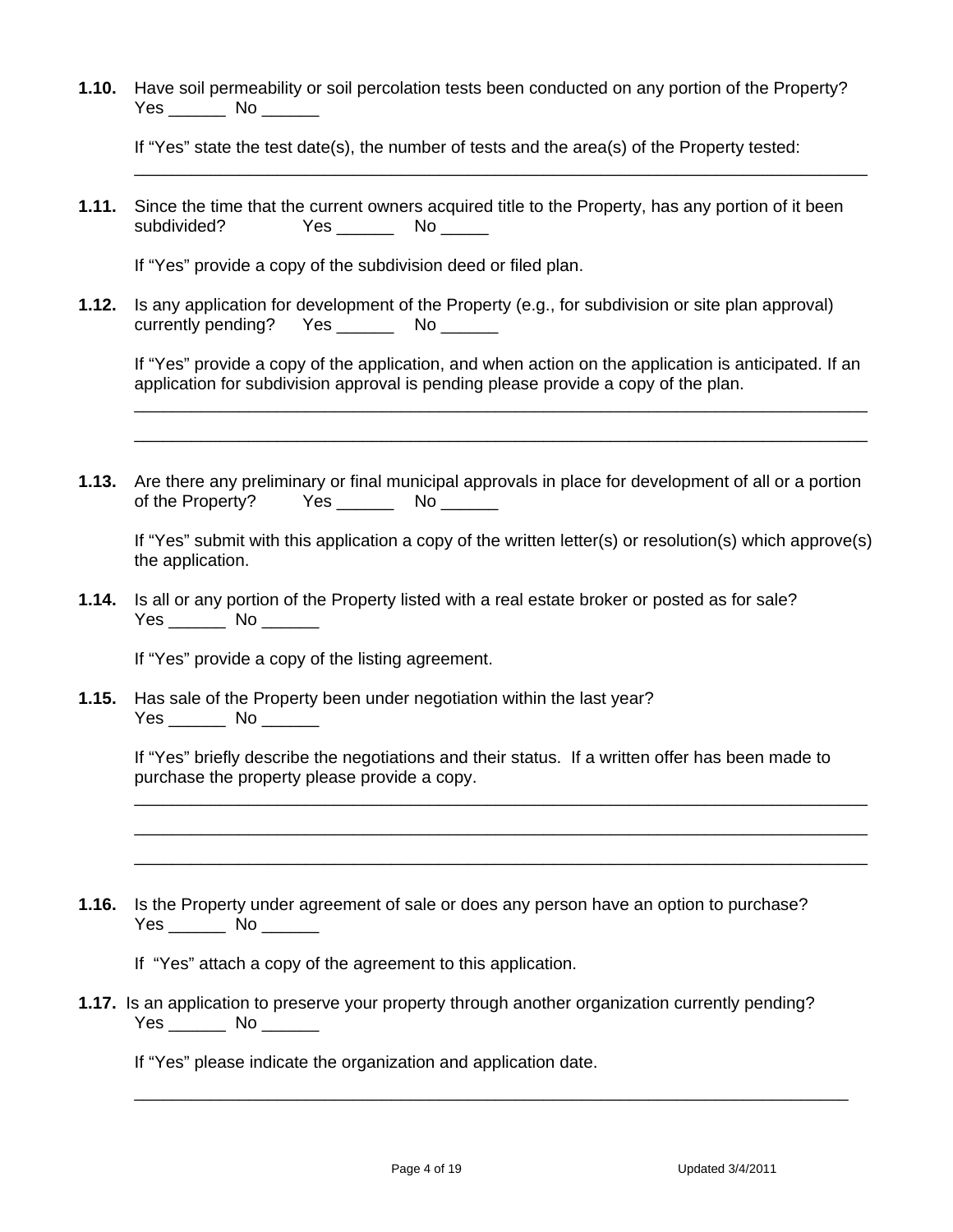| 1.18. | To your knowledge has the Property ever been mined? Yes ______ No ______                                                                                                                                                                    |
|-------|---------------------------------------------------------------------------------------------------------------------------------------------------------------------------------------------------------------------------------------------|
|       | If "Yes" please describe.                                                                                                                                                                                                                   |
| 1.19. | To your knowledge has topsoil ever been removed from any portion of the property?<br>Yes ______ No ______                                                                                                                                   |
|       | If "Yes" please provide details about the removal.                                                                                                                                                                                          |
| 1.20. | Other than typical farm fertilizers, pesticides & herbicides describe all hazardous materials<br>stored on the Property and their use, if any. "Hazardous material" means a substance named on<br>DEP's "Unified Hazardous Substance List". |
| 1.21. | To your knowledge has there ever been a spill of hazardous materials on the Property or has any<br>hazardous material been buried or disposed of on the Property?<br>Yes ________ No _______<br>If "Yes," please describe.                  |
| 1.22. | Has an environmental assessment been done for any portion or all of the Property?                                                                                                                                                           |
|       | $Yes$ No $\_\_\_\_\$<br>If "Yes" please provide a copy of the assessment report.                                                                                                                                                            |
| 1.23. | Has any wastewater treatment plant sludge been applied to the Property?<br>Yes ________ No _______                                                                                                                                          |
|       | If "Yes" state (a) who applied the sludge and (b) the number of times and dates it was applied.                                                                                                                                             |
| 1.24. | Has any wastewater treatment plant sludge-derived product been used as a fertilizer on the<br>$Yes$ No $\qquad$<br>Property?<br>If "Yes" name the product and describe its use.                                                             |
| 1.25. | If there are fuel storage tanks on the Property complete Attachment 1 to this application. If there                                                                                                                                         |

are no fuel storage tanks on the Property check here: **EXALGE 20** There are no fuel storage tanks on the Property.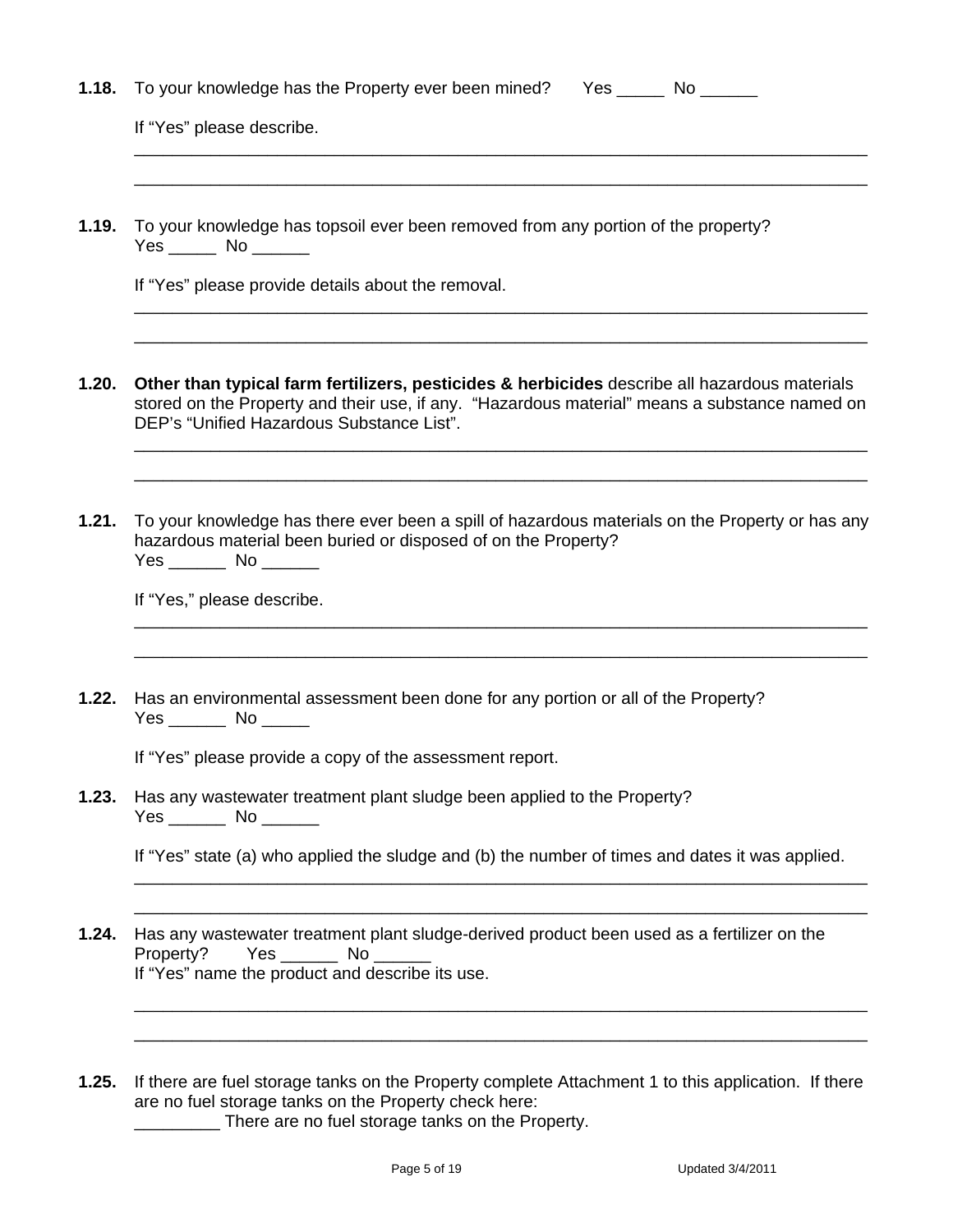**1.26.** Do high-tension electrical lines cross any portion of the Property? Yes \_\_\_\_\_\_\_\_ No \_\_\_\_\_\_\_

If "Yes" name the tax map block and lot number on which they are located.

**1.27.** Are there any underground gas pipelines on the Property? Yes No

If "Yes" name the tax map block and lot number on which they are located.

- **1.28.** Check if any of the following apply and describe below:
	- \_\_\_ The main residence on the Property was built prior to 1920, is in good condition and inhabited or is in habitable condition.

\_\_\_\_\_\_\_\_\_\_\_\_\_\_\_\_\_\_\_\_\_\_\_\_\_\_\_\_\_\_\_\_\_\_\_\_\_\_\_\_\_\_\_\_\_\_\_\_\_\_\_\_\_\_\_\_\_\_\_\_\_\_\_\_\_\_\_\_\_\_\_\_\_\_\_\_\_

\_\_\_\_\_\_\_\_\_\_\_\_\_\_\_\_\_\_\_\_\_\_\_\_\_\_\_\_\_\_\_\_\_\_\_\_\_\_\_\_\_\_\_\_\_\_\_\_\_\_\_\_\_\_\_\_\_\_\_\_\_\_\_\_\_\_\_\_\_\_\_\_\_\_\_\_\_

- \_\_\_ There are multiple structures on the Property which are in good condition and have historic significance.
- \_\_\_ One or more structures on the property is listed on the New Jersey Register of Historic Places.

\_\_\_\_\_\_\_\_\_\_\_\_\_\_\_\_\_\_\_\_\_\_\_\_\_\_\_\_\_\_\_\_\_\_\_\_\_\_\_\_\_\_\_\_\_\_\_\_\_\_\_\_\_\_\_\_\_\_\_\_\_\_\_\_\_\_\_\_\_\_\_\_\_\_\_ \_\_\_\_\_\_\_\_\_\_\_\_\_\_\_\_\_\_\_\_\_\_\_\_\_\_\_\_\_\_\_\_\_\_\_\_\_\_\_\_\_\_\_\_\_\_\_\_\_\_\_\_\_\_\_\_\_\_\_\_\_\_\_\_\_\_\_\_\_\_\_\_\_\_\_

- \_\_\_ The product of the Property or farming methods is/are unique or unusual.
- **1.29** Do any encroachments from adjoining lots, that are not part of this application, exist on the farm (septic systems, wells) ?

### **II. OWNERSHIP AND LEGAL MATTERS**

**2.1.** For each tax map parcel, provide the name and address of all persons who have an ownership interest in the Property. In addition, indicate the type of owner using the following letters:

| A – Husband & Wife<br>B - Limited Liability Company<br>C - Single Person<br>D - A Corporation<br>$E - A$ Business Partnership |                 | $F - An$ Estate<br>$G - A$ Trust<br>H - Multiple Unrelated Persons<br>I - Multiple Related Persons (Please describe<br>relationships between co-owners) |                                      |  |
|-------------------------------------------------------------------------------------------------------------------------------|-----------------|---------------------------------------------------------------------------------------------------------------------------------------------------------|--------------------------------------|--|
| Parcel Block & Lot                                                                                                            | Name & Address: |                                                                                                                                                         | Type of Owner<br>(see letters above) |  |
| а. –                                                                                                                          |                 |                                                                                                                                                         |                                      |  |
| b.                                                                                                                            |                 |                                                                                                                                                         |                                      |  |
|                                                                                                                               |                 |                                                                                                                                                         |                                      |  |
|                                                                                                                               |                 |                                                                                                                                                         |                                      |  |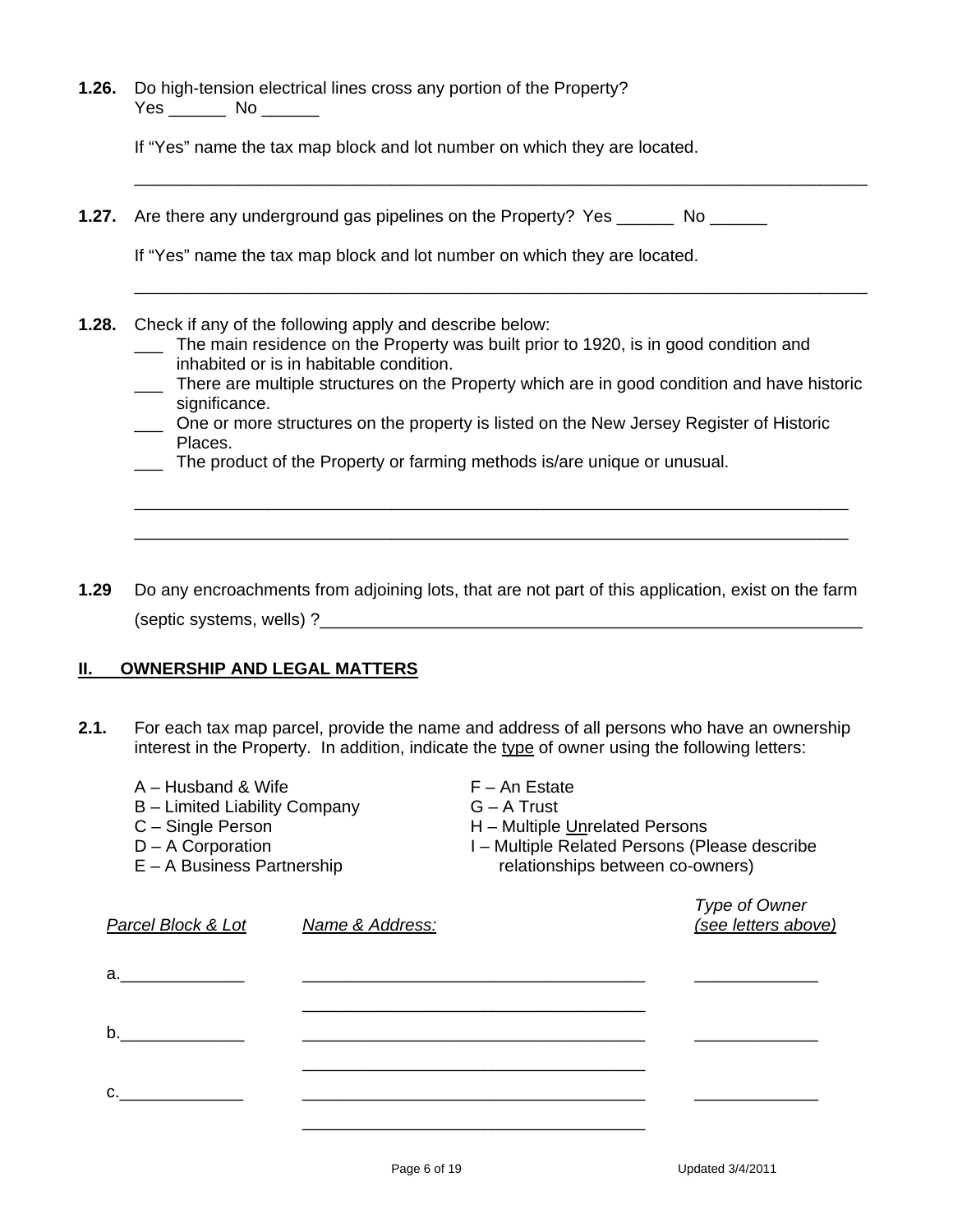**2.2** If a person named in response to question 2.1 above has a spouse who is not also named above, state his/her name and date of marriage here (even if the parties to the marriage are separated). Please note that all spouses **must** sign this application, even if they do not have a direct ownership interest in the Property.

| Owner Name: | Name of Spouse, and Date of Marriage: |
|-------------|---------------------------------------|
|             |                                       |
|             |                                       |

**2.3.** Report the date on which the current owners acquired title to the Property **and provide a copy of the deed(s)**. (If you do not have a copy of your deed, County staff may be able to help you obtain one.) If the owner acquired title through inheritance, provide a copy of the probated will and any court order applicable to the property.

Date title acquired:  $\Box$ 

*Check here if none:* 

**2.4. PLEASE PAY SPECIAL ATTENTION TO THIS SECTION:** Name each person/organization (other than the persons who hold title) who has a mortgage claim, farm lease, residential rental agreement, license, or financing statement for which the property is collateral.

| Name and Address: | Interest: |
|-------------------|-----------|
|                   |           |
|                   |           |
|                   |           |

- **2.5.** Which of the following Easements/Rights of Way exist on the farmland property? Check all that apply:<br>\_\_\_\_\_\_ Power Lines
- \_\_\_\_\_\_ Road Rights of Way<br>\_\_\_\_\_\_ Stream Corridor \_\_\_\_\_ Water Lines \_\_\_\_\_ Stream Corridor \_\_\_\_\_\_ Telephone Lines \_\_\_\_\_\_\_\_ Sewer
	- Gas Lines **Explain:** Cther, Explain:
- **2.6.** Name each person/organization who has a right to use the property for any reason (e.g., utility easement, drainage easement, right-of-way).

| <b>Check here if none:</b> |           |
|----------------------------|-----------|
| Name and Address:          | Interest: |
|                            |           |
|                            |           |
|                            |           |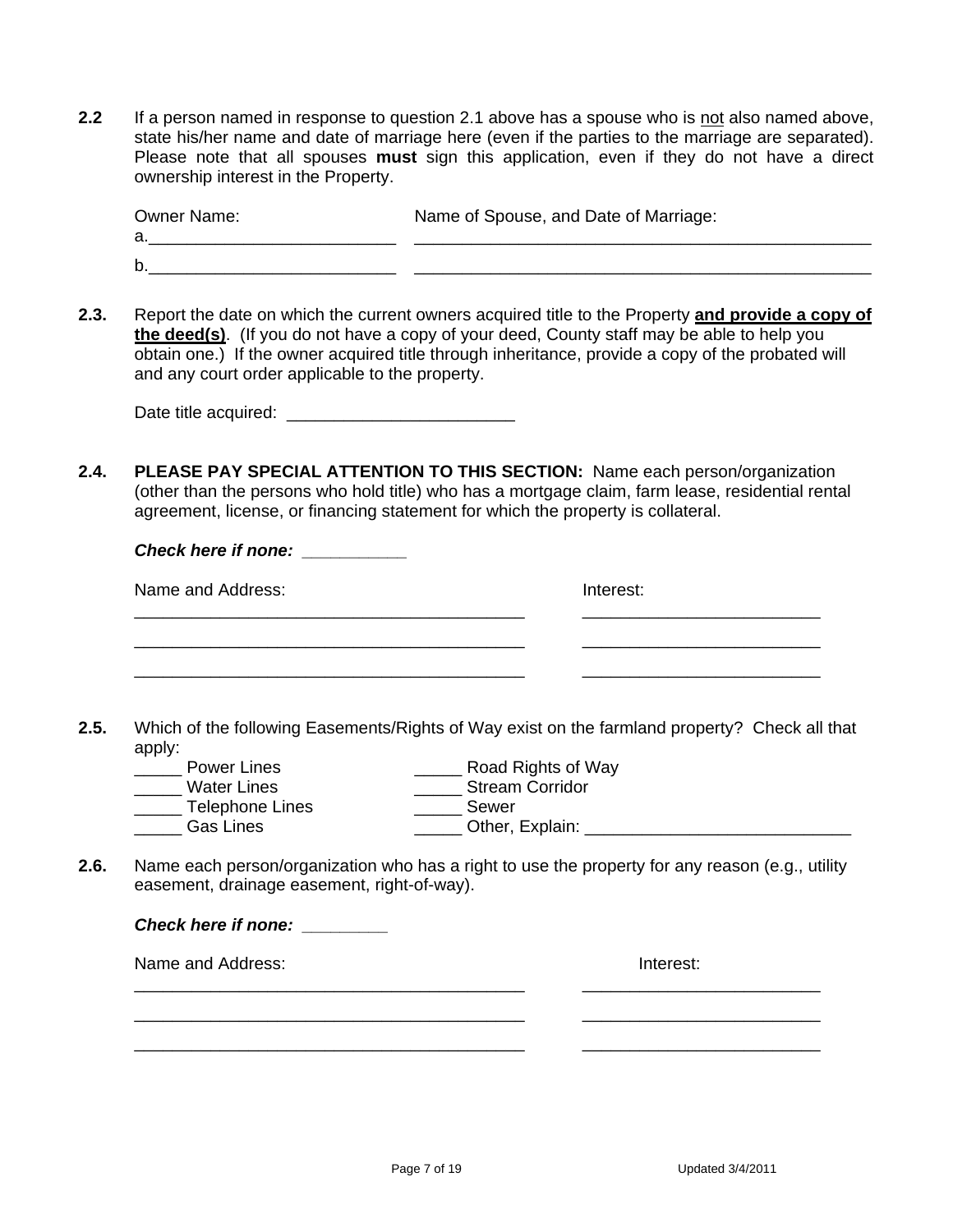| 2.7. | Other than zoning regulations, are there any restrictions on use of the property—whether |
|------|------------------------------------------------------------------------------------------|
|      | pursuant to some agreement (written or oral), court order, deed or other document?       |
|      | Yes.<br>No.                                                                              |

If "Yes" please describe the restrictions or provide a copy of the document(s) that imposes them.

**2.8.** Are there any restrictions or conditions on the owner's right to sell a farmland easement to the County? Yes No

 \_\_\_\_\_\_\_\_\_\_\_\_\_\_\_\_\_\_\_\_\_\_\_\_\_\_\_\_\_\_\_\_\_\_\_\_\_\_\_\_\_\_\_\_\_\_\_\_\_\_\_\_\_\_\_\_\_\_\_\_\_\_\_\_\_\_\_\_\_\_\_\_\_\_ \_\_\_\_\_\_\_\_\_\_\_\_\_\_\_\_\_\_\_\_\_\_\_\_\_\_\_\_\_\_\_\_\_\_\_\_\_\_\_\_\_\_\_\_\_\_\_\_\_\_\_\_\_\_\_\_\_\_\_\_\_\_\_\_\_\_\_\_\_\_\_\_\_\_

 \_\_\_\_\_\_\_\_\_\_\_\_\_\_\_\_\_\_\_\_\_\_\_\_\_\_\_\_\_\_\_\_\_\_\_\_\_\_\_\_\_\_\_\_\_\_\_\_\_\_\_\_\_\_\_\_\_\_\_\_\_\_\_\_\_\_\_\_\_\_\_\_\_\_\_\_ \_\_\_\_\_\_\_\_\_\_\_\_\_\_\_\_\_\_\_\_\_\_\_\_\_\_\_\_\_\_\_\_\_\_\_\_\_\_\_\_\_\_\_\_\_\_\_\_\_\_\_\_\_\_\_\_\_\_\_\_\_\_\_\_\_\_\_\_\_\_\_\_\_\_\_\_

If "Yes" please describe the restrictions or provide a copy of the document(s) that imposes them.

**2.9.** Is there litigation now pending that may have an impact on the ownership of the property, the size of the property or the use of the property? Yes \_\_\_\_\_\_\_\_\_ No \_\_\_\_\_\_\_

|            | If "Yes" describe the litigation on a sheet of paper attached to this application and check the |  |  |  |
|------------|-------------------------------------------------------------------------------------------------|--|--|--|
| following: | Sheet/document is attached                                                                      |  |  |  |

**2.10.** Has any person threatened litigation against the owner or the Property within the six-month period preceding the date of this application? Yes \_\_\_\_\_\_\_\_ No \_\_\_\_\_\_\_\_

 If "Yes" explain the circumstances on a separate sheet of paper and check the following: Sheet/document is attached \_\_\_\_\_\_\_

**2.11.** Does the owner intend to sue any person within the next year over any issue concerning ownership or use of the Property? Yes No No

 If "Yes" explain the circumstances on a separate sheet of paper and check the following: Sheet / document is attached

**2.12.** Does the owner have any reason to believe that any person intends to sue him/her within the next year over any issue concerning ownership or use of the Property? Yes \_\_\_\_\_\_\_\_\_ No \_\_\_\_\_\_\_

 If "Yes" explain the circumstances on a separate sheet of paper and check the following: Sheet / document is attached

**2.13.** Do you have a title insurance policy on all or any part of the Property? Yes: All \_\_\_\_\_\_\_ Part \_\_\_\_\_\_\_ No \_\_\_\_\_\_\_

If Yes, please provide a copy of your policy and check the following: title policy is attached  $\blacksquare$ .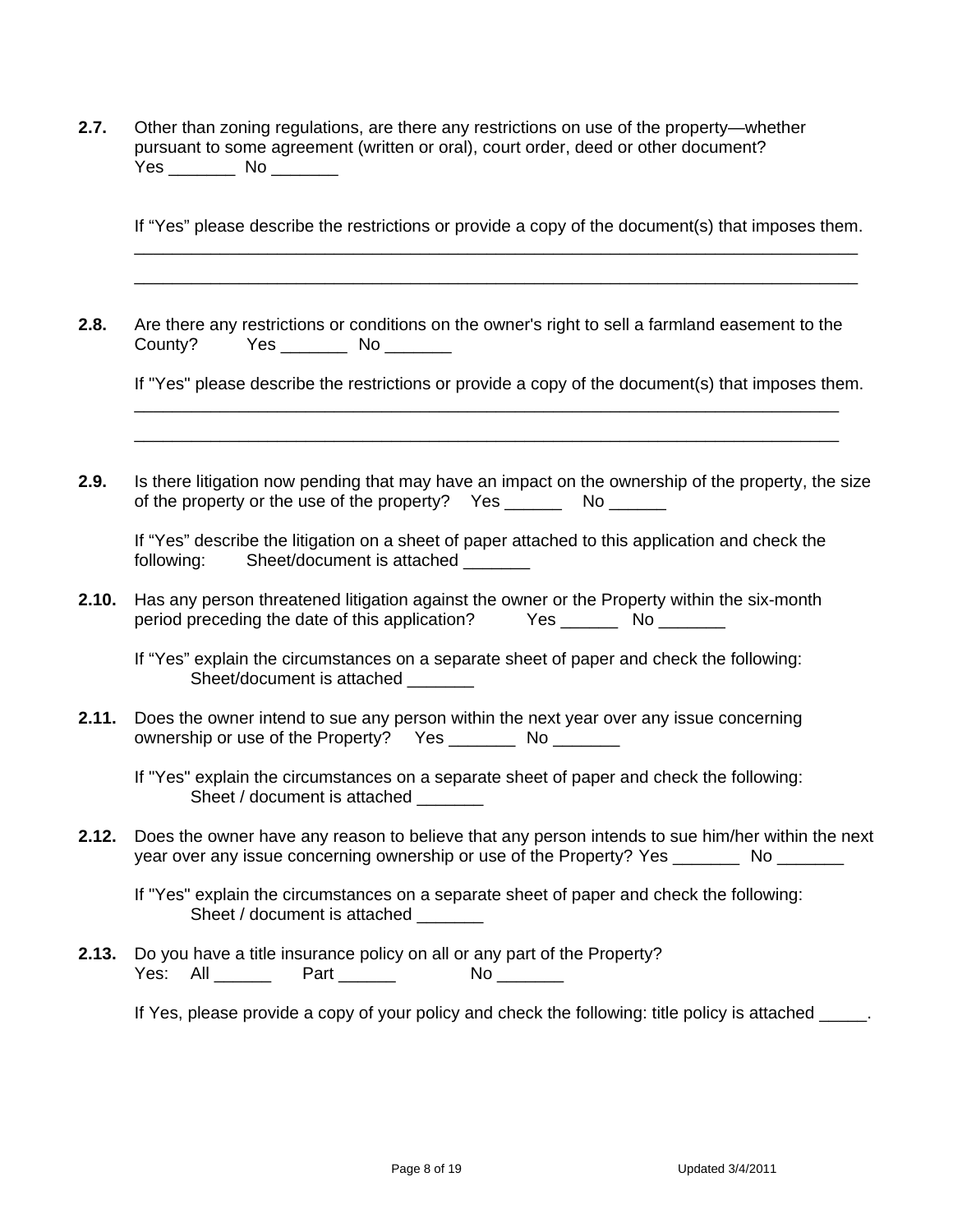### **III. AGRICULTURAL USE OF PROPERTY**

**3.1.** Describe the agricultural products produced on the Property over the year preceding the date of this application, including the number of acres dedicated to each product (e.g., Soybeans, 45 acres; Corn, 100 acres; Christmas Trees, 30 acres; etc.).

| <b>Product</b>                |                                                                                                                       | <u>Acres</u>                                                                                             |              |
|-------------------------------|-----------------------------------------------------------------------------------------------------------------------|----------------------------------------------------------------------------------------------------------|--------------|
|                               | <u> 1989 - Johann Barn, mars ar breithinn ar chwaraeth a chwaraeth a chwaraeth a chwaraeth a chwaraeth a chwaraet</u> |                                                                                                          |              |
|                               | <u> 1989 - Johann John Harry Harry Harry Harry Harry Harry Harry Harry Harry Harry Harry Harry Harry Harry Harry</u>  |                                                                                                          |              |
|                               |                                                                                                                       |                                                                                                          |              |
| <b>Conservation District?</b> | Yes _______ No ______                                                                                                 | Does the farm have a Farm Conservation Plan approved by the Burlington County Soil                       |              |
|                               | If "Yes" provide a copy of the plan with this application.                                                            |                                                                                                          |              |
|                               | have another regular, non-agricultural job) Yes _______                                                               | Are any of the owners of the property <i>full-time farmers</i> ? (He/she farms the property and does not |              |
|                               |                                                                                                                       |                                                                                                          |              |
|                               |                                                                                                                       |                                                                                                          |              |
|                               |                                                                                                                       | Is part or all of the Property managed or farmed by any person(s) other than the owners?                 |              |
|                               | If "Yes" provide the following information:                                                                           |                                                                                                          |              |
| <u>Name</u>                   | <b>Address</b>                                                                                                        | Phone #                                                                                                  | <u>Acres</u> |
|                               |                                                                                                                       | Is there a written agreement with this person? Yes _________ No ________                                 |              |
|                               |                                                                                                                       |                                                                                                          |              |
|                               | Yes __________ No ________                                                                                            | Is there any plan to use the Property differently from how it has been used over the last year?          |              |
|                               | If Yes, describe what changes are contemplated:                                                                       |                                                                                                          |              |
|                               |                                                                                                                       |                                                                                                          |              |
|                               |                                                                                                                       |                                                                                                          |              |
| adjacent to the Property?     | Yes _________________ No ___________                                                                                  | Does the Owner of the Property own other lands which (a) are in agricultural use and (b) are             |              |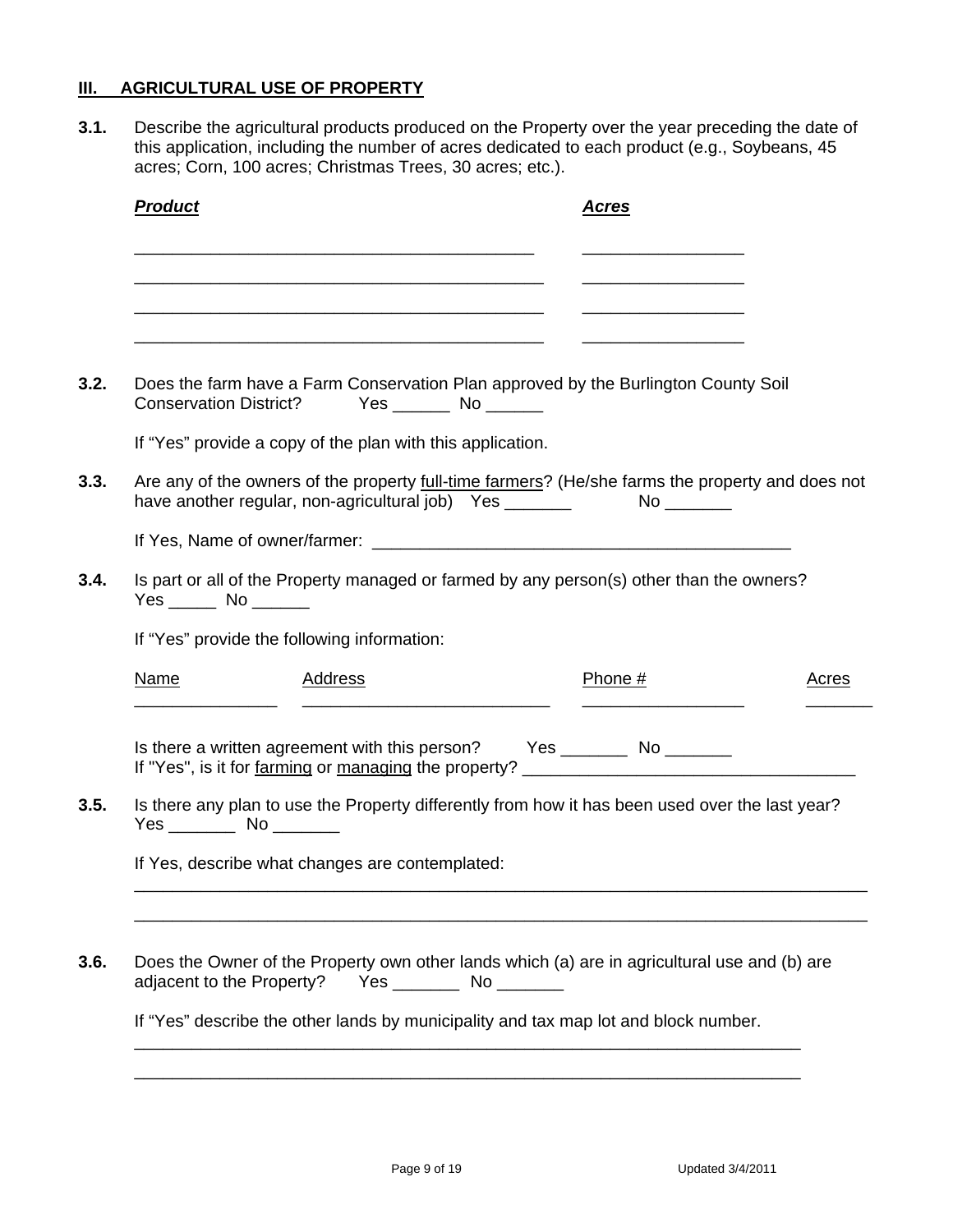- **3.7.** Is there a farm market on the Property? Yes No If "Yes" check the following applicable items:
	- market operates from a permanent structure
	- market operates from a temporary structure
	- market operates year-round
	- market operates only a portion of the year: from \_\_\_\_\_\_\_\_\_ to \_\_\_\_\_\_\_\_ (indicate months)
	- only crops grown on the farm are sold from the market
	- only produce (food and/or flowers) is sold
	- \_\_\_ non-agricultural products are sold from the market
	- the market is run by the owner and owner's employees or family members
	- the market is run by someone other than the owner
- **3.8.** Has the Property ever been used as a dump site or has there ever been a landfill on the Property? Yes\_\_\_\_\_\_\_\_ No \_\_\_\_\_\_\_\_\_

 If "Yes" please describe the location, size and nature of the dump site/landfill and state the approximate dates of its use.

\_\_\_\_\_\_\_\_\_\_\_\_\_\_\_\_\_\_\_\_\_\_\_\_\_\_\_\_\_\_\_\_\_\_\_\_\_\_\_\_\_\_\_\_\_\_\_\_\_\_\_\_\_\_\_\_\_\_\_\_\_\_\_\_\_\_\_\_\_\_\_\_\_\_\_\_\_

**3.9.** Is there a "farm dump" or any trash or debris on the Property? Yes \_\_\_\_\_\_\_\_\_\_ No \_\_\_\_\_\_\_\_\_\_\_\_\_\_

> If "Yes" please estimate the location and amount of area that is covered and describe the debris (e.g., household waste, old farm equipment, tires, unusable farm equipment, etc.) \_\_\_\_\_\_\_\_\_\_\_\_\_\_\_\_\_\_\_\_\_\_\_\_\_\_\_\_\_\_\_\_\_\_\_\_\_\_\_\_\_\_\_\_\_\_\_\_\_\_\_\_\_\_\_\_\_\_\_\_\_\_\_\_\_\_\_\_\_\_\_\_\_\_\_\_\_

> \_\_\_\_\_\_\_\_\_\_\_\_\_\_\_\_\_\_\_\_\_\_\_\_\_\_\_\_\_\_\_\_\_\_\_\_\_\_\_\_\_\_\_\_\_\_\_\_\_\_\_\_\_\_\_\_\_\_\_\_\_\_\_\_\_\_\_\_\_\_\_\_\_\_\_\_\_

\_\_\_\_\_\_\_\_\_\_\_\_\_\_\_\_\_\_\_\_\_\_\_\_\_\_\_\_\_\_\_\_\_\_\_\_\_\_\_\_\_\_\_\_\_\_\_\_\_\_\_\_\_\_\_\_\_\_\_\_\_\_\_\_\_\_\_\_\_\_\_\_\_\_\_\_\_ \_\_\_\_\_\_\_\_\_\_\_\_\_\_\_\_\_\_\_\_\_\_\_\_\_\_\_\_\_\_\_\_\_\_\_\_\_\_\_\_\_\_\_\_\_\_\_\_\_\_\_\_\_\_\_\_\_\_\_\_\_\_\_\_\_\_\_\_\_\_\_\_\_\_\_\_\_

### **IV. STRUCTURES ON THE PROPERTY**

**4.1. Residences**: For each building on the Property that has human occupants, provide the information requested below. Be careful to list *every* residential unit.

#### *If there are no residential structures on the farm, check here: \_\_\_\_\_\_*

|                |             | _ocation |                  |              | Is this structure | Is this structure | Is this structure |
|----------------|-------------|----------|------------------|--------------|-------------------|-------------------|-------------------|
|                |             | (Block & | # of             | Interest of  | the Primary       | for Agriculture-  | under a lease or  |
|                | Unit Type * | Lot)     | <b>Residents</b> | Residents ** | Residence?        | Labor Housing?    | rental agreement? |
|                |             |          |                  |              | Yes / No          | Yes / No          | Yes / No          |
| $\overline{2}$ |             |          |                  |              | Yes / No          | Yes / No          | Yes / No          |
| $\overline{3}$ |             |          |                  |              | Yes / No          | Yes / No          | Yes / No          |
| $\overline{4}$ |             |          |                  |              | Yes / No          | Yes / No          | Yes / No          |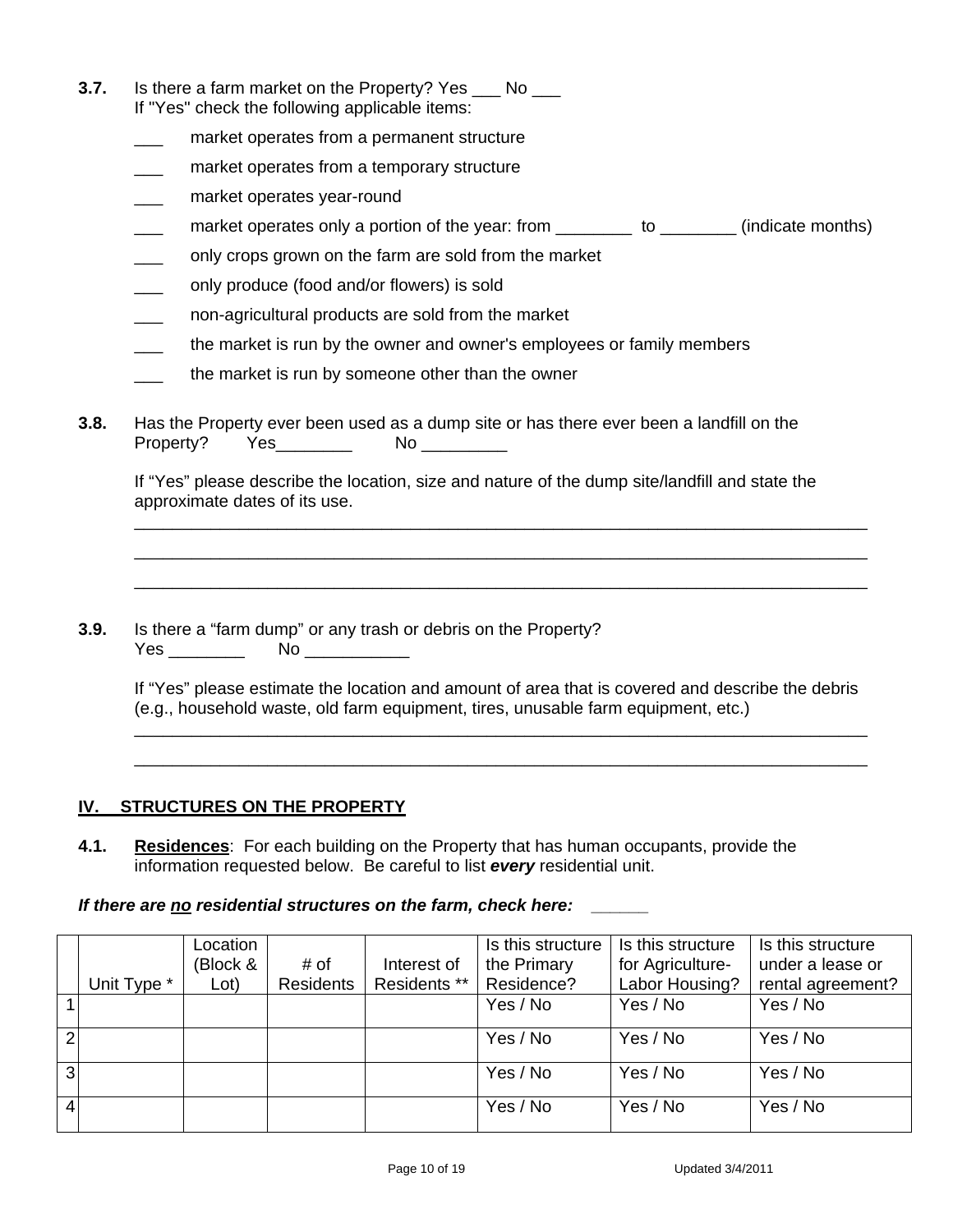- **\*** For "**Unit Type**" state: F/H for standard single family residence/farmhouse; SF/APT for single family residence with an apartment; DUP for duplex; DORM for dormitory; M/F for manufactured home with permanent foundation; M/H for manufactured home without foundation; A/L for aglabor housing; APT for apartment; O for other
- **\*\*** For "**Interest of Residents**" state: "owner" for owner and his/her immediate family; "relative(s)" for family members other than the owner; "mgmt" for the farm operator, "ag labor" for agricultural labor housed on the property; "tenant" for residential renter not related to the farm operation.
- **4.2.** If anyone rents a residence on the property, does a written lease exist? Yes No
- **4.3.** Is there any building on the Property that was built for human habitation but is not currently in use? Yes No

If Yes, describe each briefly and state why it is not in use.

| Block/Lot       | <b>Building</b> | Reason for nonuse |
|-----------------|-----------------|-------------------|
| _______________ |                 |                   |

\_\_\_\_\_\_\_\_\_\_\_\_\_ \_\_\_\_\_\_\_\_\_\_\_\_\_\_\_\_ \_\_\_\_\_\_\_\_\_\_\_\_\_\_\_\_\_\_\_\_\_\_\_\_\_\_\_\_\_\_\_\_\_\_

**4.4.** Are there any visible remnants of former residential or farm buildings on the Property? Yes \_\_\_\_\_\_\_ No \_\_\_\_\_\_

| If "Yes" describe the Block/Lot site of the remnant(s), the number of buildings indicated by |  |
|----------------------------------------------------------------------------------------------|--|
| remnants and their former use (if known):                                                    |  |

\_\_\_\_\_\_\_\_\_\_\_\_\_\_\_\_\_\_\_\_\_\_\_\_\_\_\_\_\_\_\_\_\_\_\_\_\_\_\_\_\_\_\_\_\_\_\_\_\_\_\_\_\_\_\_\_\_\_\_\_\_\_\_\_\_\_\_\_\_\_\_\_\_\_\_\_\_ \_\_\_\_\_\_\_\_\_\_\_\_\_\_\_\_\_\_\_\_\_\_\_\_\_\_\_\_\_\_\_\_\_\_\_\_\_\_\_\_\_\_\_\_\_\_\_\_\_\_\_\_\_\_\_\_\_\_\_\_\_\_\_\_\_\_\_\_\_\_\_\_\_\_\_\_\_ \_\_\_\_\_\_\_\_\_\_\_\_\_\_\_\_\_\_\_\_\_\_\_\_\_\_\_\_\_\_\_\_\_\_\_\_\_\_\_\_\_\_\_\_\_\_\_\_\_\_\_\_\_\_\_\_\_\_\_\_\_\_\_\_\_\_\_\_\_\_\_\_\_\_\_\_\_

**4.5 Other improvements and/or structures** on the Property (e.g. barns, drainage facilities, irrigation systems, etc.) Describe every improvement below. Include the number of each, if applicable.

*If there are no other improvements and/or structures check here:* 

| Structure * | <b>Location (Block &amp; Lot)</b> | Is this structure used<br>for an Agricultural<br>use? | Is this structure under<br>a lease or rental<br>agreement? |
|-------------|-----------------------------------|-------------------------------------------------------|------------------------------------------------------------|
|             |                                   |                                                       |                                                            |
|             |                                   |                                                       |                                                            |
|             |                                   |                                                       |                                                            |
|             |                                   |                                                       |                                                            |
|             |                                   |                                                       |                                                            |
|             |                                   |                                                       |                                                            |
|             |                                   |                                                       |                                                            |
|             |                                   |                                                       |                                                            |
|             |                                   |                                                       |                                                            |

\* **Structures** = Barn, Garage, Stable, Shed, Silo, *or* Other - describe (e.g. drainage facilities, irrigation systems, etc.)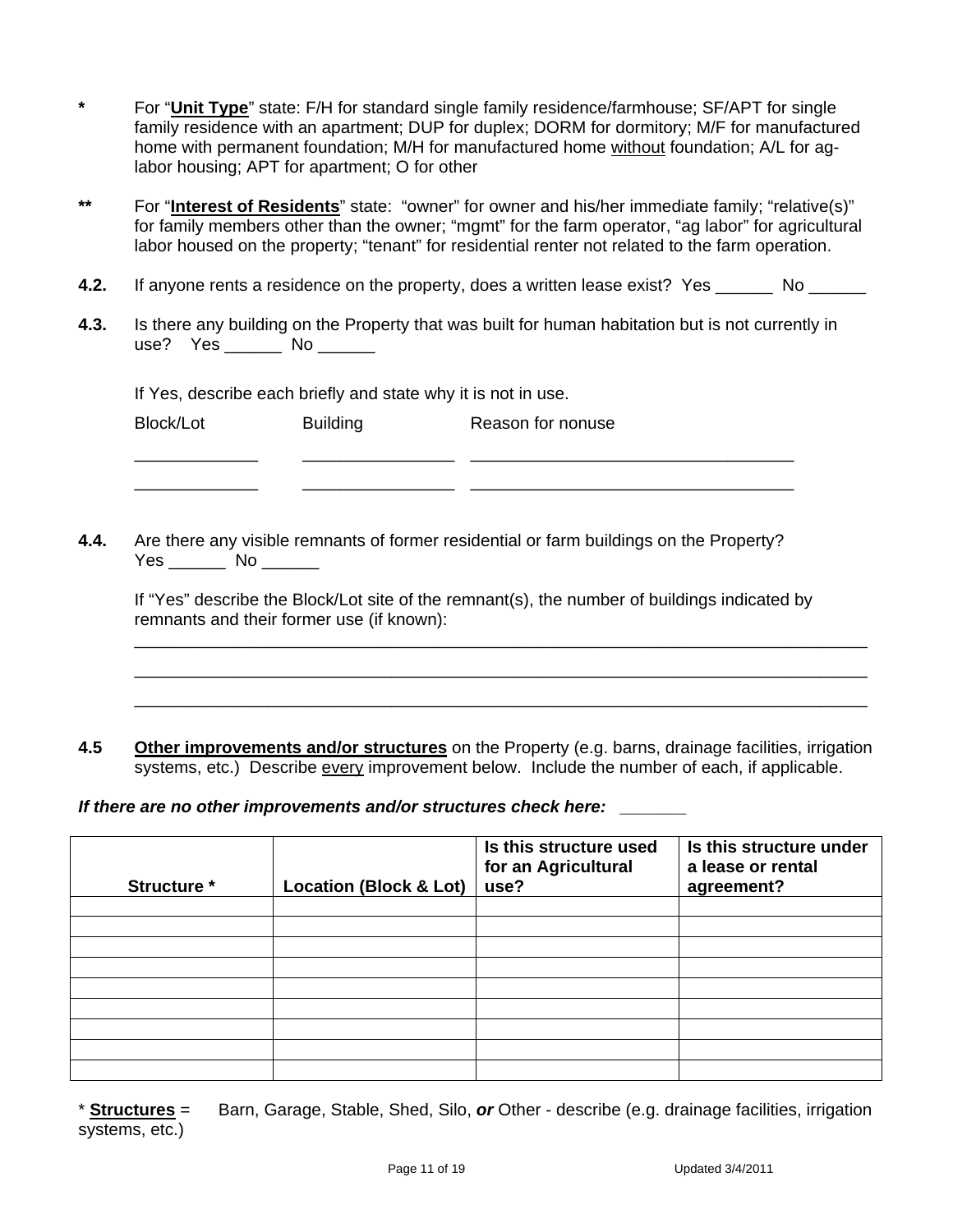**4.6.** Describe all agricultural structures and equipment (e.g. barns, sheds, silo facilities, irrigation systems, tractors, etc.) that are on the Property but no longer in use.

| If all agricultural structures and equipment are in use check here: |  |  |  |  |
|---------------------------------------------------------------------|--|--|--|--|
|---------------------------------------------------------------------|--|--|--|--|

## **V. NON-AGRICULTURAL USE OF THE PROPERTY**

**5.1.** Describe all uses of the Property that are not related to agriculture and are now in operation (e.g., business office, home occupation, mining, sales of products other than from a farm market, etc.) Include the rental of any building for non-agricultural purposes. State where they are located on the Property and the approximate area (acreage or square feet) devoted to the operation/use.

 \_\_\_\_\_\_\_\_\_\_\_\_\_\_\_\_\_\_\_\_\_\_\_\_\_\_\_\_\_\_\_\_\_\_\_\_\_\_\_\_\_\_\_\_\_\_\_\_\_\_\_\_\_\_\_\_\_\_\_\_\_\_\_\_\_\_\_\_\_\_\_\_\_\_\_\_\_ \_\_\_\_\_\_\_\_\_\_\_\_\_\_\_\_\_\_\_\_\_\_\_\_\_\_\_\_\_\_\_\_\_\_\_\_\_\_\_\_\_\_\_\_\_\_\_\_\_\_\_\_\_\_\_\_\_\_\_\_\_\_\_\_\_\_\_\_\_\_\_\_\_\_\_\_\_ \_\_\_\_\_\_\_\_\_\_\_\_\_\_\_\_\_\_\_\_\_\_\_\_\_\_\_\_\_\_\_\_\_\_\_\_\_\_\_\_\_\_\_\_\_\_\_\_\_\_\_\_\_\_\_\_\_\_\_\_\_\_\_\_\_\_\_\_\_\_\_\_\_\_\_\_\_ \_\_\_\_\_\_\_\_\_\_\_\_\_\_\_\_\_\_\_\_\_\_\_\_\_\_\_\_\_\_\_\_\_\_\_\_\_\_\_\_\_\_\_\_\_\_\_\_\_\_\_\_\_\_\_\_\_\_\_\_\_\_\_\_\_\_\_\_\_\_\_\_\_\_\_\_

\_\_\_\_\_\_\_\_\_\_\_\_\_\_\_\_\_\_\_\_\_\_\_\_\_\_\_\_\_\_\_\_\_\_\_\_\_\_\_\_\_\_\_\_\_\_\_\_\_\_\_\_\_\_\_\_\_\_\_\_\_\_\_\_\_\_\_\_\_\_\_\_\_\_\_\_\_

\_\_\_\_\_\_\_\_\_\_\_\_\_\_\_\_\_\_\_\_\_\_\_\_\_\_\_\_\_\_\_\_\_\_\_\_\_\_\_\_\_\_\_\_\_\_\_\_\_\_\_\_\_\_\_\_\_\_\_\_\_\_\_\_\_\_\_\_\_\_\_\_\_\_\_\_\_

\_\_\_\_\_\_\_\_\_\_\_\_\_\_\_\_\_\_\_\_\_\_\_\_\_\_\_\_\_\_\_\_\_\_\_\_\_\_\_\_\_\_\_\_\_\_\_\_\_\_\_\_\_\_\_\_\_\_\_\_\_\_\_\_\_\_\_\_\_\_\_\_\_\_\_\_\_

 \_\_\_\_\_\_\_\_\_\_\_\_\_\_\_\_\_\_\_\_\_\_\_\_\_\_\_\_\_\_\_\_\_\_\_\_\_\_\_\_\_\_\_\_\_\_\_\_\_\_\_\_\_\_\_\_\_\_\_\_\_\_\_\_\_\_\_\_\_\_\_\_\_\_\_\_ \_\_\_\_\_\_\_\_\_\_\_\_\_\_\_\_\_\_\_\_\_\_\_\_\_\_\_\_\_\_\_\_\_\_\_\_\_\_\_\_\_\_\_\_\_\_\_\_\_\_\_\_\_\_\_\_\_\_\_\_\_\_\_\_\_\_\_\_\_\_\_\_\_\_\_\_ \_\_\_\_\_\_\_\_\_\_\_\_\_\_\_\_\_\_\_\_\_\_\_\_\_\_\_\_\_\_\_\_\_\_\_\_\_\_\_\_\_\_\_\_\_\_\_\_\_\_\_\_\_\_\_\_\_\_\_\_\_\_\_\_\_\_\_\_\_\_\_\_\_\_\_\_

 \_\_\_\_\_\_\_\_\_\_\_\_\_\_\_\_\_\_\_\_\_\_\_\_\_\_\_\_\_\_\_\_\_\_\_\_\_\_\_\_\_\_\_\_\_\_\_\_\_\_\_\_\_\_\_\_\_\_\_\_\_\_\_\_\_\_\_\_\_\_\_\_\_\_\_\_\_ \_\_\_\_\_\_\_\_\_\_\_\_\_\_\_\_\_\_\_\_\_\_\_\_\_\_\_\_\_\_\_\_\_\_\_\_\_\_\_\_\_\_\_\_\_\_\_\_\_\_\_\_\_\_\_\_\_\_\_\_\_\_\_\_\_\_\_\_\_\_\_\_\_\_\_\_\_ \_\_\_\_\_\_\_\_\_\_\_\_\_\_\_\_\_\_\_\_\_\_\_\_\_\_\_\_\_\_\_\_\_\_\_\_\_\_\_\_\_\_\_\_\_\_\_\_\_\_\_\_\_\_\_\_\_\_\_\_\_\_\_\_\_\_\_\_\_\_\_\_\_\_\_\_\_

*Check here if there are NO non-agricultural uses on the property \_\_\_\_\_\_* 

**5.2.** State the approximate date on which the non-agricultural use of the Property began.

- **5.3.** Name the person(s) who engage(s) in the non-agricultural use.
- **5.4.** Note the size and extent of use of any structure utilized for a non-agricultural use.
- **5.5.** Does the non-agricultural use involve a lease with another party? Yes \_\_\_\_\_\_\_\_\_ No \_\_\_\_\_\_\_

If Yes, identify the individual or entity leasing the structure and the type of business or operation.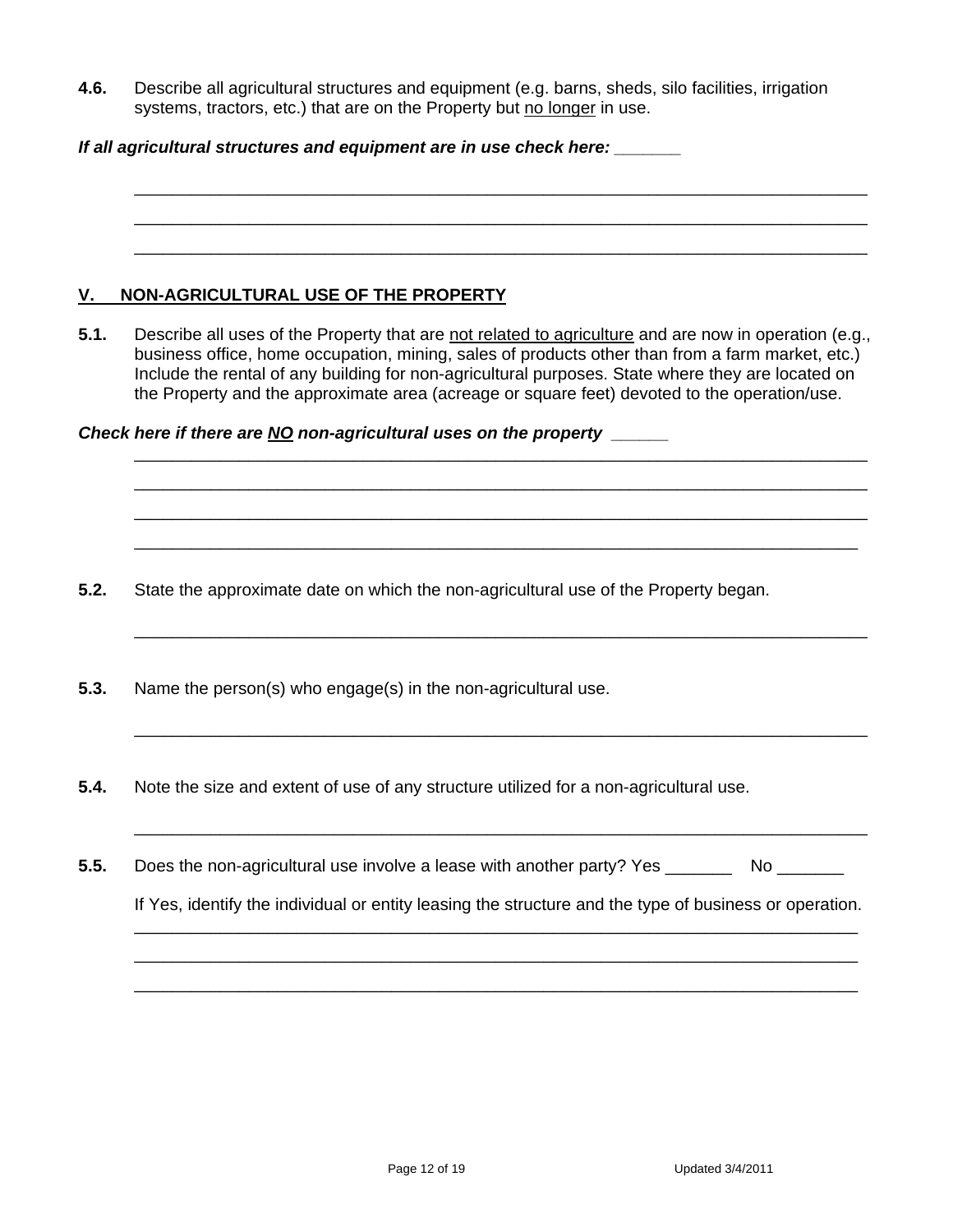### **VI. EXCLUSIONS FROM EASEMENT RESTRICTIONS (Subdivisions & Exceptions)**

*Note: Please refer to the enclosed documents entitled "Housing Opportunities and Exceptions from Deed of Easement Restrictions*" and "*Burlington County Agriculture Development Board Exceptions Policy" for further information on this aspect of the application. Please feel free to contact staff if you wish to discuss how you might answer questions in this Section and Section VII.*

This application is for the purpose of restricting all of the Property to agricultural use. If the applicant wants to exclude any portion of the Property from the deed of easement restrictions County approval must be obtained. The owner may apply to subdivide a portion of the Property, or the owner may request that a small portion of the Property be "excepted" from the application, meaning that it would remain a part of the existing tax map parcel, but would not be subject to standard easement restrictions. (Both options may be available.) **Because subdivided or excepted areas are not subject to the standard easement restrictions, the landowner is not paid for the acreage contained within the subdivided or excepted area.** The County's approval of an owner's request for either a subdivision or an "exception", however, is contingent on the owner's execution of "Right to Farm" - type language. For subdivisions, this language is to be included in the deed finalizing the subdivision. For exception areas, the text is included in the preservation deed of easement.

The purpose of applying for a **Subdivision** is to assure your ability to convey the title of the subdivided portion of the property independent of the rest of the farm. For example, a landowner may wish to subdivide off an existing house that is owned by or intended for a family member, or subdivide off a portion of the property that is used for non-agricultural purposes that the landowner expects to expand in the future (antique shop, veterinary practice, etc.).

The purpose of applying for an **Exception** is to assure that a portion of the farm is not subject to the farmland preservation program restrictions, thereby providing some degree of flexibility in future use as deemed necessary by the farm owner. For example, a landowner may wish to request an exception in order to provide the opportunity to build a future house (particularly if the property does not qualify for a residential dwelling site opportunity [RDSO] as described in section VII), or to allow existing buildings to be used for non-agricultural uses in the future (e.g. bed & breakfasts, repair shops, vehicle storage, home-office or business, etc.) or to create an area for a future farm market operation.

Neither an owner's proposal to subdivide acreage or to have a portion of the Property excluded from the standard restrictions will be granted if the County determines that the subdivision or exception would adversely affect the agricultural operation, the remaining property would not qualify for the County's Farmland Preservation Program, or if the County sees no public benefit from preserving the balance of the Property.

If the County approves subdivision of land from the Property, the applicant is required to bear all costs to secure municipal and County planning board (if applicable) approval of the subdivision. The County will specify a deadline for the owner to submit evidence of municipal and County planning board approval of the subdivision. The County will not complete the farmland easement purchase until the subdivision has been finalized.

If the County agrees to except a portion of the Property from the standard restrictions to be imposed by the deed of easement, certain conditions to that approval will be imposed. At a minimum, use of the exception area may not hinder, impinge upon or adversely affect the deed-restricted portion of the Property. Exception areas may not be subdivided or sold separately.

The location of the area proposed to be "Excepted" or Subdivided from the farm must be established prior to the time the County hires an appraiser to appraise the Property.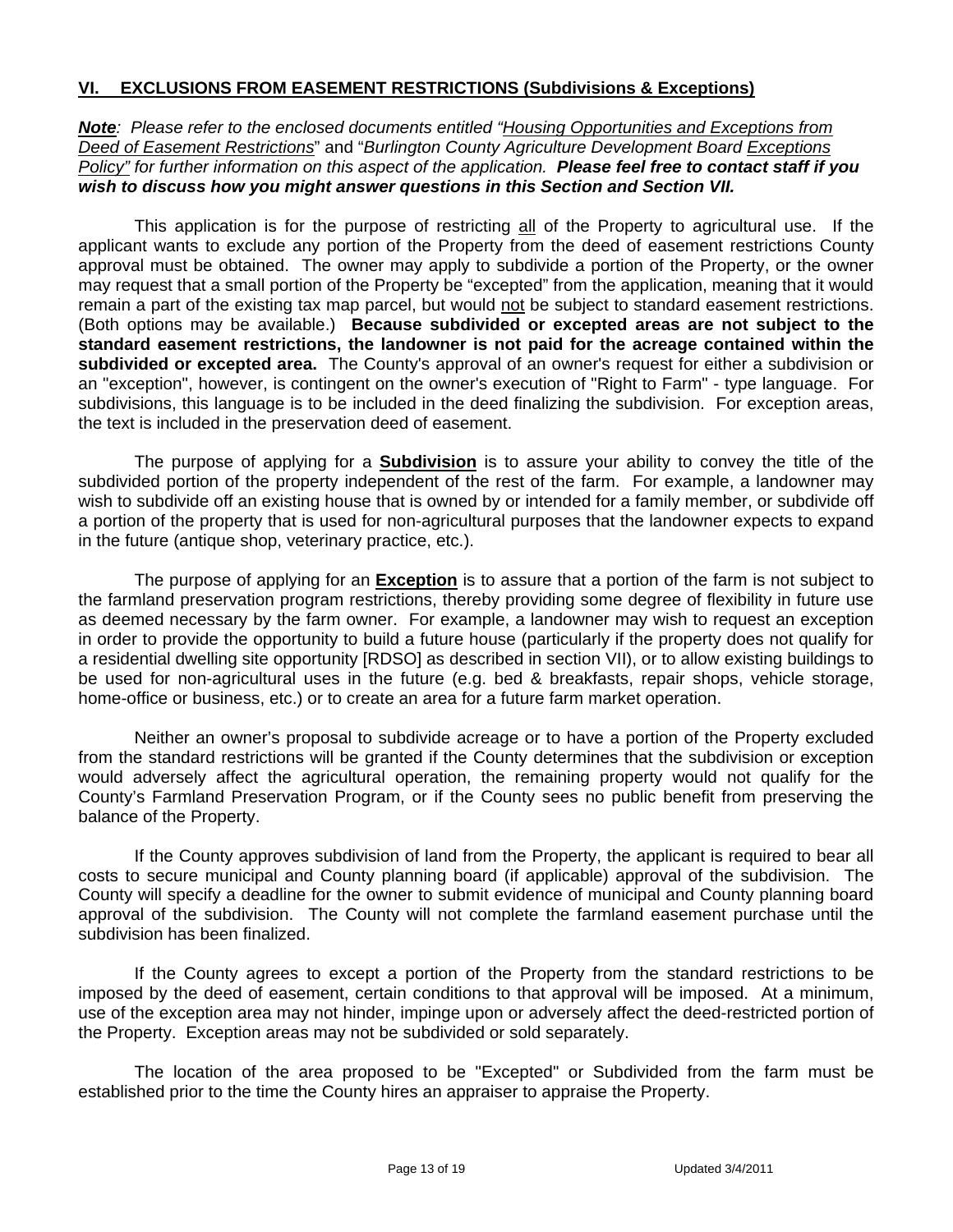Please report below if you wish to (a) subdivide a portion of the Property for the purpose of excluding it from this application or (b) "Except" any portion of the Property from the standard deed of easement restrictions. State the number of acres you want Subdivided and/or "Excepted" and submit with this application form a copy of the tax map sheet or a survey or other accurate representation of the property boundaries on which you have indicated its approximate location, size, and shape. IF A MAP IS NOT INCLUDED WITH A SUBDIVISION/EXCEPTION REQUEST, THE APPLICATION MAY BE DEEMED INCOMPLETE.

 \_\_\_\_\_\_\_\_\_\_\_\_\_\_\_\_\_\_\_\_\_\_\_\_\_\_\_\_\_\_\_\_\_\_\_\_\_\_\_\_\_\_\_\_\_\_\_\_\_\_\_\_\_\_\_\_\_\_\_\_\_\_\_\_\_\_\_\_\_\_\_\_\_\_\_\_\_ \_\_\_\_\_\_\_\_\_\_\_\_\_\_\_\_\_\_\_\_\_\_\_\_\_\_\_\_\_\_\_\_\_\_\_\_\_\_\_\_\_\_\_\_\_\_\_\_\_\_\_\_\_\_\_\_\_\_\_\_\_\_\_\_\_\_\_\_\_\_\_\_\_\_\_\_\_ \_\_\_\_\_\_\_\_\_\_\_\_\_\_\_\_\_\_\_\_\_\_\_\_\_\_\_\_\_\_\_\_\_\_\_\_\_\_\_\_\_\_\_\_\_\_\_\_\_\_\_\_\_\_\_\_\_\_\_\_\_\_\_\_\_\_\_\_\_\_\_\_\_\_\_\_\_

#### **6.1. Subdivisions**:

I do NOT wish to subdivide any portion of the property:

I DO wish to subdivide a portion of the property: \_\_\_\_\_\_\_ Number of acres you wish to subdivide:

Reason for the requested subdivision:

#### **6.2. Exceptions**:

I do NOT wish to except any portion of the property:

| I DO wish to apply for an exception: |  |
|--------------------------------------|--|
| Number of acres you wish to except:  |  |

Reason for the requested exception:

### **VII. RESIDUAL DWELLING SITE OPPORTUNITIES**

**Note**: Again, please refer to the enclosed document entitled "Housing Opportunities and Exceptions from Deed of Easement Restrictions" for more information on this aspect of the application.

Applicants may request the award of one or more Residual Dwelling Site Opportunities (called RDSOs). An RDSO is the opportunity (not an unconditional right) to construct a residential unit and related structures after the Property has been restricted by deed to agricultural use.

 \_\_\_\_\_\_\_\_\_\_\_\_\_\_\_\_\_\_\_\_\_\_\_\_\_\_\_\_\_\_\_\_\_\_\_\_\_\_\_\_\_\_\_\_\_\_\_\_\_\_\_\_\_\_\_\_\_\_\_\_\_\_\_\_\_\_\_\_\_\_\_\_\_\_\_\_\_ \_\_\_\_\_\_\_\_\_\_\_\_\_\_\_\_\_\_\_\_\_\_\_\_\_\_\_\_\_\_\_\_\_\_\_\_\_\_\_\_\_\_\_\_\_\_\_\_\_\_\_\_\_\_\_\_\_\_\_\_\_\_\_\_\_\_\_\_\_\_\_\_\_\_\_\_\_ \_\_\_\_\_\_\_\_\_\_\_\_\_\_\_\_\_\_\_\_\_\_\_\_\_\_\_\_\_\_\_\_\_\_\_\_\_\_\_\_\_\_\_\_\_\_\_\_\_\_\_\_\_\_\_\_\_\_\_\_\_\_\_\_\_\_\_\_\_\_\_\_\_\_\_\_\_

A minimum land area of at least **100 acres** is required for **each RDSO**; however, decisions on requests for RDSOs will take into account the number of existing residential buildings on the Property and the physical characteristics of the Property.

#### **7.1. RDSO**:

I do NOT wish to request an RDSO: \_\_\_\_\_\_\_

I DO wish to request one or more RDSOs: State the number of RDSOs you are requesting: \_\_\_\_\_\_\_\_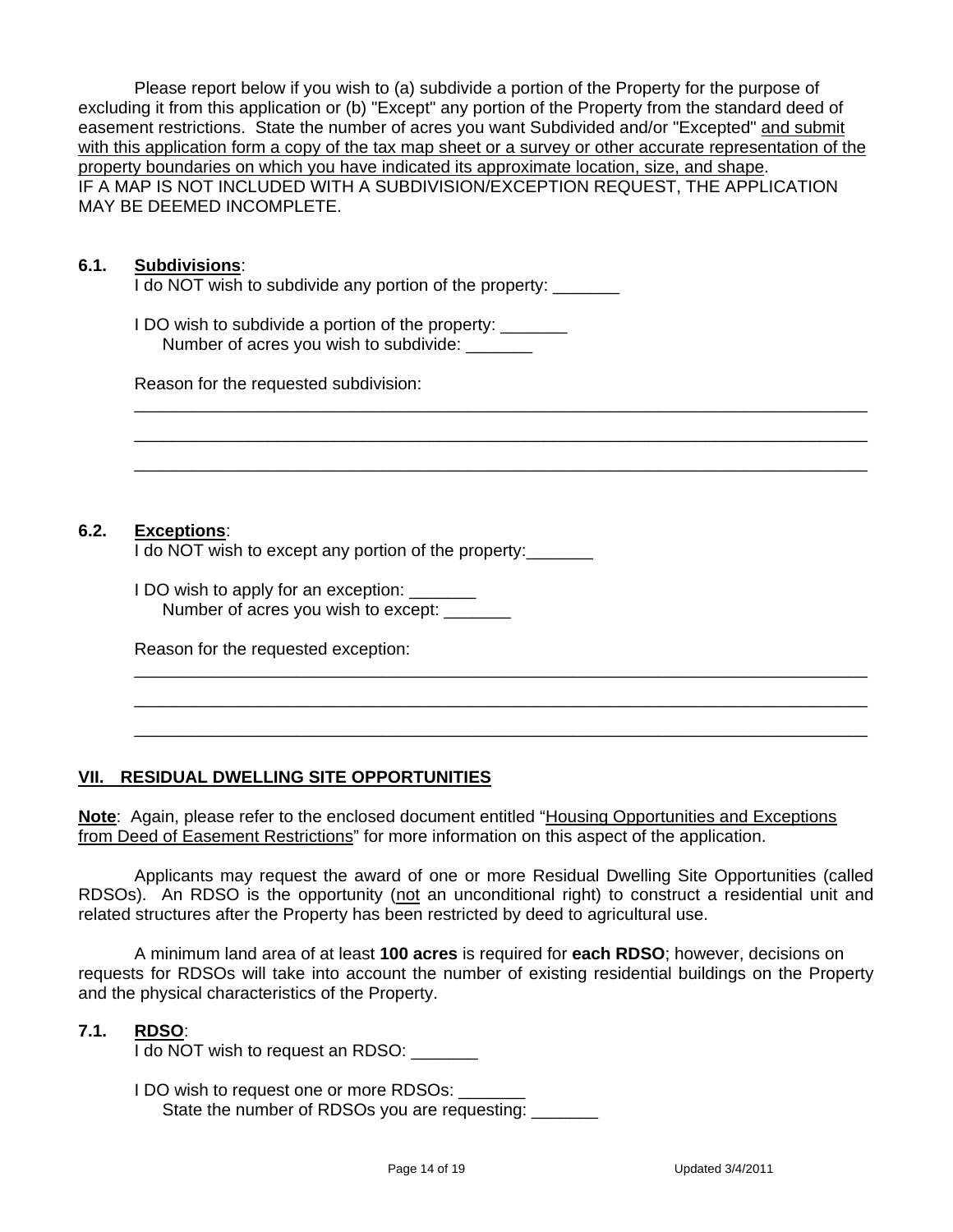### **VIII. COUNTY POLICIES CONCERNING PAYMENT FOR EASEMENT PURCHASES**

The County has adopted a policy for the method by which it pays for farmland preservation easement purchases. That policy is described in a two-page form titled "Payment Policy for Farmland Easement Purchases" provided with this application.

Farmland preservation easements are purchased with funds provided by the State, the County of Burlington, and the municipality in which the property is located. Not all municipalities in Burlington County, however, have funds available to contribute to the cost of purchasing a farmland preservation development easement.

**8.1.** If the municipality in which the Property is located is not willing to contribute towards the purchase of your development rights are you willing to consider donating the municipality's share (up to 20 percent of the easement cost)? Yes: \_\_\_\_\_\_\_ No: \_\_\_\_\_\_\_

### **Note: The County reserves the right to reject this application if you answer other than "Yes".**

### **IX. TERMS AND CONDITIONS OF THIS APPLICATION**

- **9.1.** An applicant may not begin a new non-agricultural use on the farm or expand the scope of any non-agricultural use that is being made of the Property at the time the application is submitted to the County. "Expansion" of a nonagricultural use includes, but is not limited to, using more acreage on the Property or increasing the intensity of the use.
- **9.2.** Development of all or any part of the Property for non-agricultural use or changes to the Property that impact on the agricultural use of the Property (e.g., removal of topsoil) during the time that this application is pending may result in disqualification of the application.
- **9.3.** All persons signing this application agree to cooperate in the review of this application and to provide such additional information and documents which the County deems necessary. Submission of this application shall authorize the County Agriculture Development Board (CADB), the State Agriculture Development Committee (SADC), the Garden State Preservation Trust, the State Transfer of Development Rights Bank and their servants, agents and contractors (including consultants conducting a wetlands assessment and septic suitability analysis and real estate appraisers) to come onto the Property during regular business hours on reasonable prior notice at any time while the application is pending.
- **9.4.** County Exclusions from the Farmland Easement. The County reserves the right to except from the deed of easement portions of the Property which it believes should not be restricted to agricultural use. These exclusions include existing and proposed road rights-of-way and projected improvements to county, state and municipal roads and highways, existing or proposed drainage facilities and land needed for the construction of facilities for improvements to roadway intersections and bridges. In compliance with State policy, the County does not pay for any portion of the Property's boundary that is within a permanent water body. These exceptions would reduce the total net acreage of the easement, and therefore the purchase price paid by the County.
- **9.5.** Selection of the farms to be processed for purchase will be made through use of a ranking system and other policies adopted by the County. The applicant agrees that he/she/it shall have no claim against the County in the event that this application is not selected for the program.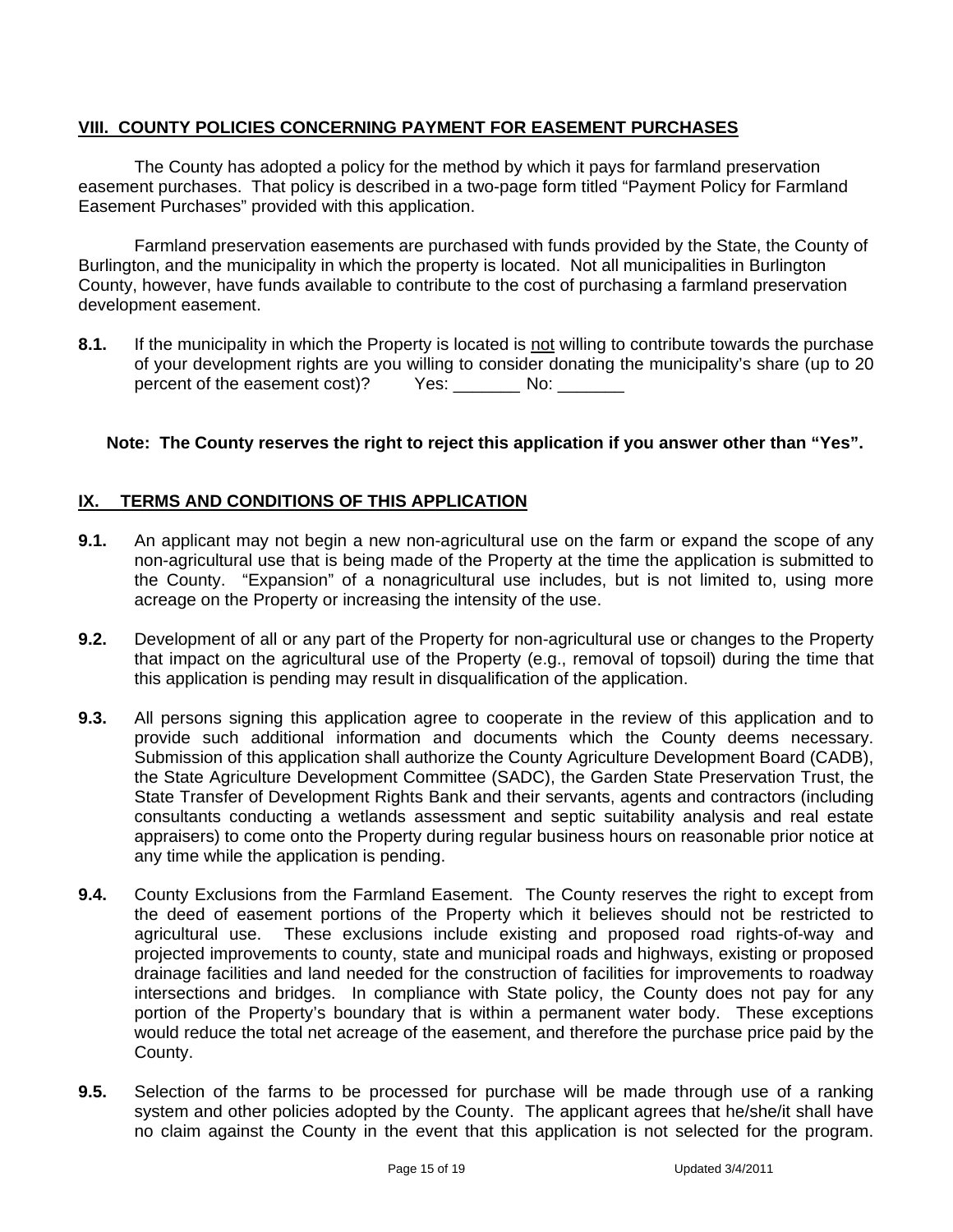Successful applicants whose farms are to be appraised will be required to comply with terms of this application and conditions of approval.

- **9.6.** The County reserves the right to require that multiple applications submitted for multiple tax map parcels be consolidated as a single application or to require that a single application submitted on multiple tax map parcels be divided into multiple applications.
- **9.7.** If the County has accepted an application consisting of multiple tax map parcels that the applicant wants considered together, the owner may not sell less than all of the tax map parcels during the time that the application is pending. This prohibition continues in effect until a contract for the sale of the development easement is signed. Once a contract has been signed, sale of the Property or any part of it requires County approval.
- **9.8** The County may require that waste or trash on the property be removed as a condition to the County's purchase.

### **X. ACKNOWLEDGMENTS AND AUTHORIZATIONS**

- **10.1.** Since the purpose of the program is to permanently restrict land to agricultural use, it is recommended that the owner consult with an attorney to learn how this restriction could affect him/her. In addition, the owner may be liable to the County for damages if he/she violates the terms and conditions of this application. The Burlington County Bar Association has a lawyer referral service which can provide you with names of attorneys who might assist you. The Bar Association telephone number is (609) 261-4862. Applicants' signatures on this application shall constitute an acknowledgment that they have been advised that they have the right to consult with an attorney with respect to this matter.
- **10.2.** The purpose of this program is to preserve, conserve and protect agricultural lands. **The owners hereby covenant and agree that if their application is selected for potential purchase they will continue the Property in agricultural use during the time that this application is pending for a maximum of nine months.** The applicants hereby covenant and agree that any sale of the Property during the time that the application is pending shall be made subject to this application and the purchaser shall be substituted for the applicant. In the event that the purchaser of the Property declines to proceed with the application the applicant shall be responsible for and agrees to pay the County the costs incurred to assess the wetlands and appraise the Property's development rights.
- **10.3.** If the sale of the development rights/development easement on this Property does not occur because of the owner's dissatisfaction with the per-acre purchase price, or other conditions of the County's offer, the Property owner(s) will be ineligible to apply to this program for this Property for a period of two years from the date of the application.
- **10.4.** The current deed of easement form which has been approved by the State Agriculture Development Committee is included in the information packet. The actual form of the deed which will be used for this program may be different, but is not expected to be significantly different.
- **10.5.** Applicant(s)'s signature(s) on this application shall authorize the Burlington County Farmland Preservation Board, the Burlington County Board of Chosen Freeholders, State Agriculture Development Committee, Garden State Preservation Trust, and State Transfer of Development Rights Bank to review, investigate, process, and consider this application. The County will not engage in studies of the farm that may interfere with the owner's use of the farm without the Owner's approval.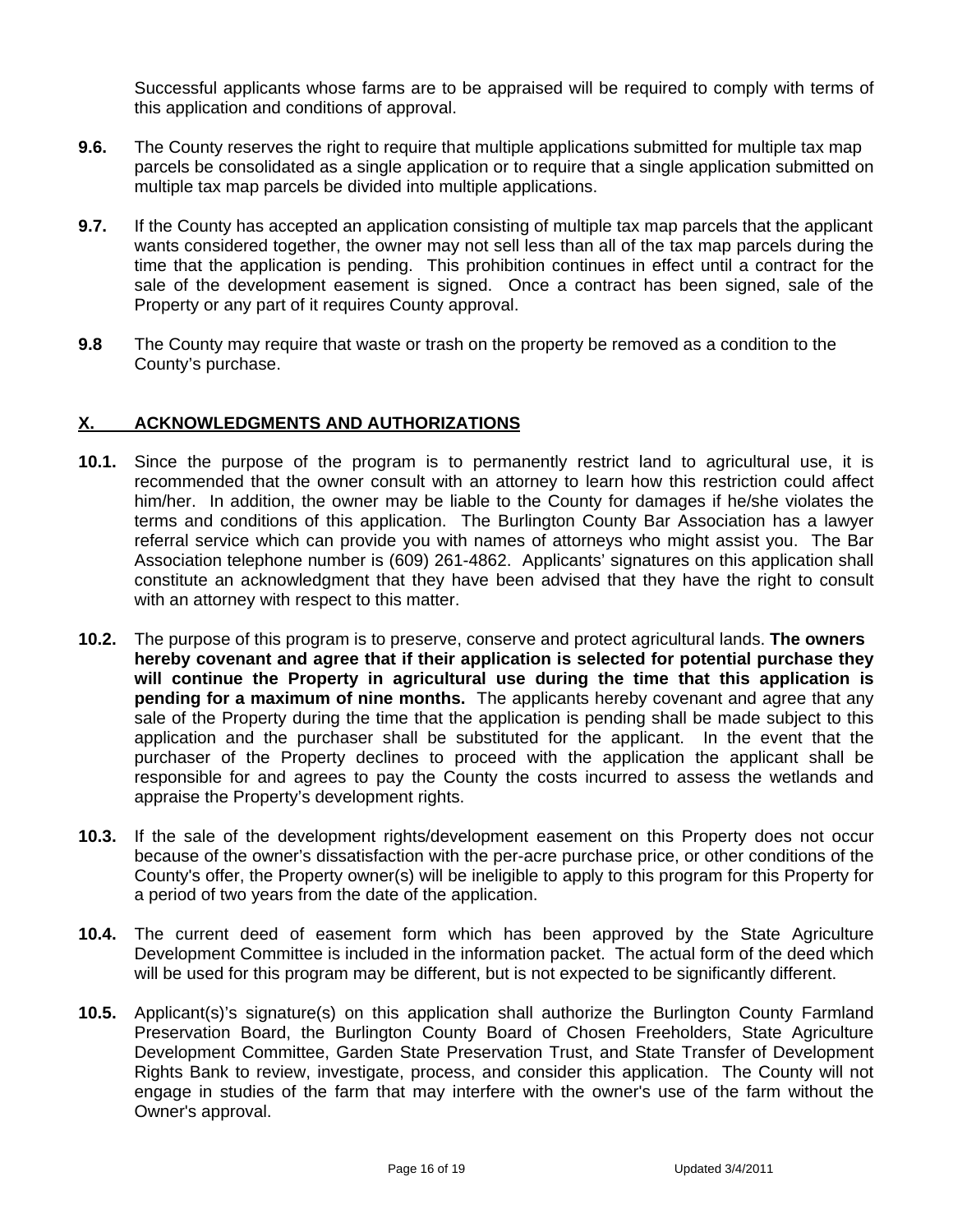## **XI. CONSEQUENCES OF VIOLATING CONDITIONS OF APPLICATION**

Failure to file all approvals within the time specified by the County may delay the County's consideration of the application or result in rejection of the application.

Applicants understand that this application may be disqualified in the event that it is found that an applicant has willfully provided false or misleading information or violated any term or condition of this Application.

If the application is disqualified for violation of any term or condition of this agreement and the County has incurred land studies or appraisal costs, the owner shall be liable to pay the County the costs it has incurred.

The owners will be responsible for the County's costs in processing this application if the owner withdraws the application after the County has incurred costs or if the Property is sold for other than agricultural use or is put to nonagricultural use prior to the time that an easement value is established for the Property.

### **XII. DOCUMENTS TO BE PROVIDED WITH APPLICATION**

- **12.1.** The Property owner is responsible for obtaining from all persons holding a mortgage or other claim against the Property written approval of the owner's application to sell a development easement and commitment to subordinate the mortgage or lien to the deed of easement. The owner is responsible for providing a completed Secured Creditor Notification Form with application and the Lienholder Commitment Form at time of contract with the County. If the landowner experiences difficulty obtaining approval from a Lienholder, County farmland preservation staff are available to speak with the Lienholder and answer questions regarding the impact of the potential easement sale
- **12.2.** If the Owner is a Corporation, the following are to be provided with the completed application:
	- (a) A corporate resolution authorizing submission of this application and its execution by a corporate officer or the corporation's attorney;
	- (b) Copy of corporate charter; and
	- (c) Copy of corporate bylaws.
	- (d) Name of President:
	- (e) Name of Chief Executive Officer:
	- (f) Name of Secretary:\_\_\_\_\_\_\_\_\_\_\_\_\_\_\_\_\_\_\_\_\_\_\_\_\_\_\_\_\_\_\_\_\_\_\_\_\_\_\_\_\_\_\_\_\_\_\_\_\_\_\_\_
- **12.3.** If the Owner is an Estate provide copies of the following with the completed application:
	- (a) Complaint to admit will to probate
	- (b) Will accepted to probate
	- (c) Any orders by the Surrogate or the court pertaining to the Estate
- **12.4.** If the Owner is a Partnership provide the following with the completed application:
	- (a) Partnership agreement
	- (b) State certification of registration.
- **12.5.** If the Owner is a Limited Liability Company provide the following with the completed application: (a) Management agreement
	- (b) State certification of registration.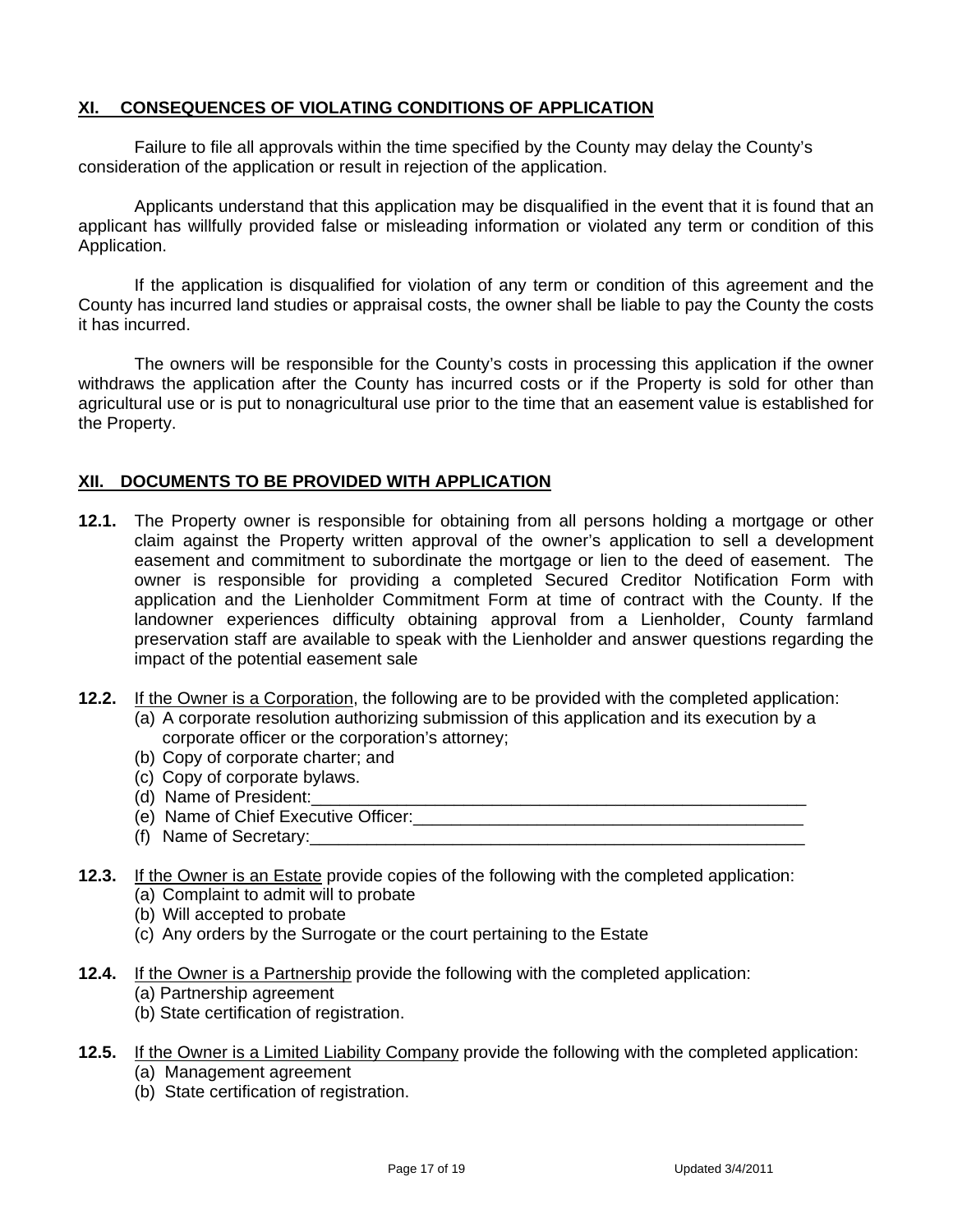#### **APPLICATION FOR CONSIDERATION BURLINGTON COUNTY FARMLAND PRESERVATION PROGRAM**

## **CERTIFICATIONS AND ACKNOWLEDGMENTS**

- 1. I (we) hereby certify that the information provided in this application is true.
- 2. I (we) covenant, promise and agree that if any facts, circumstances or conditions change that would make any of the answers to the questions or information provided in or with this application to not be true I (we) am/are obligated to immediately report the change to the County in writing.
- 3. I (we) understand that if any false information has been provided in or with this application or if I (we) fail to correct any information or facts that change while this application is pending and the County determines to reject this application as a result thereof I (we) shall be responsible to pay the County for the costs incurred by the County in processing this application including, but not limited to, the costs of appraisals and other studies of the property. In addition, the County may declare the applicant ineligible to file any new application for farmland preservation with the County.
- 4. I (we) acknowledge that I (we) have had the opportunity to review the deed of easement form prescribed by the State. I (we) agree that I (we) shall have no right to withdraw this application because of any objection to the language of that document.
- 5. This application is binding on me (us) and on my (our) heirs, successors, administrators, representatives and assigns.

All current owners of the Property must sign below. If the owner or part owner of the Property is a partnership, all partners must sign below. If the Property is owned by an Estate each co-executor or coadministrator must sign below.

| <b>Name (typed or printed)</b> | <b>Signature</b> | <b>Date</b> |
|--------------------------------|------------------|-------------|
|                                |                  |             |
|                                |                  |             |
|                                |                  |             |
|                                |                  |             |
|                                |                  |             |

### **Checklist for a Complete Application:**

- \_\_\_\_\_\_\_ ALL questions in the application and attachment have been answered.
- \_\_\_\_\_\_\_ ALL documents that the application requires to be provided are enclosed with the Application.
- ALL of the property's owners have signed this form.